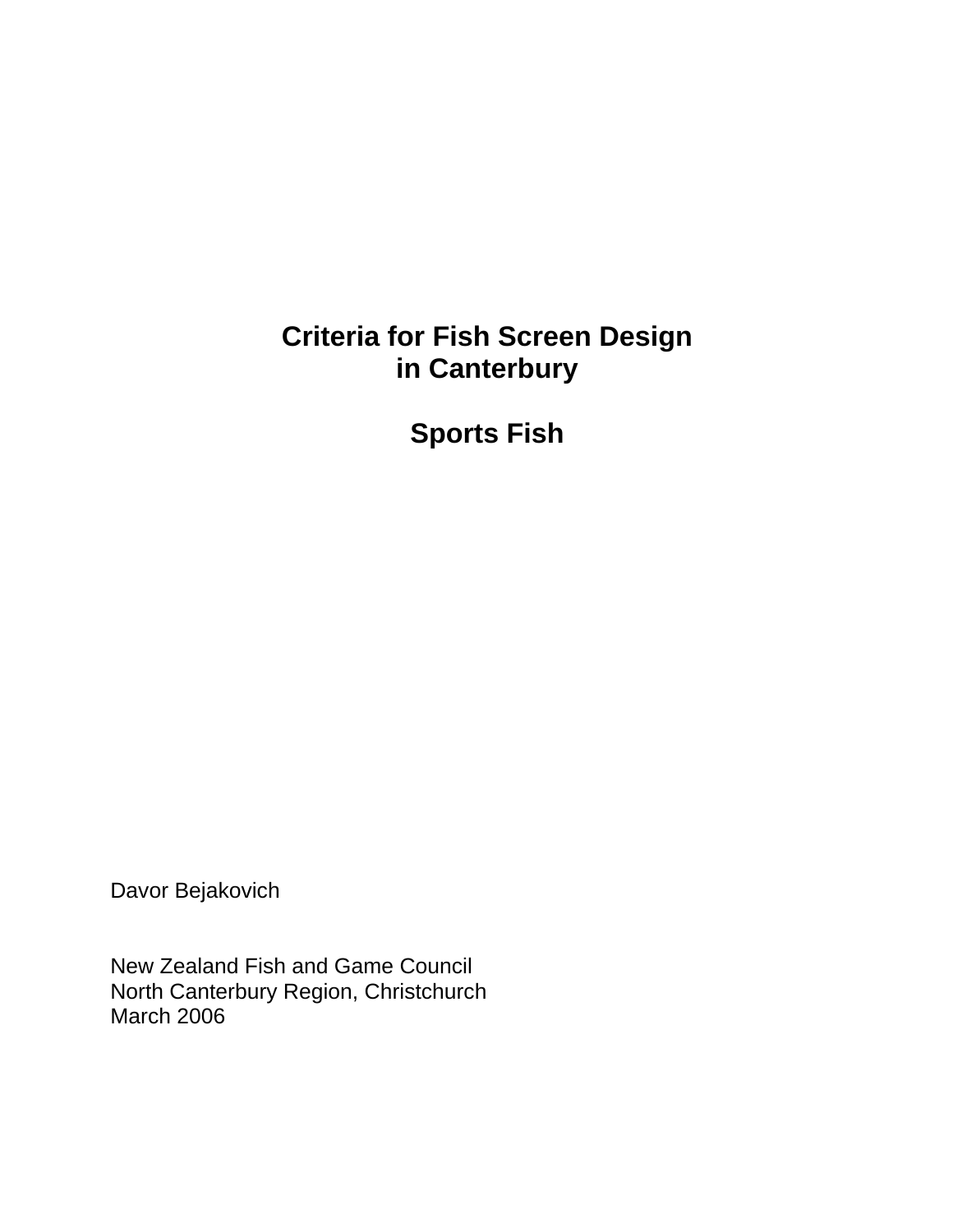# Contents

| APPENDIX A: PROTOCOL FOR FISH SCREEN EFFICIENCY TESTING IN CANTERBURY - DRAFT21 |  |
|---------------------------------------------------------------------------------|--|
|                                                                                 |  |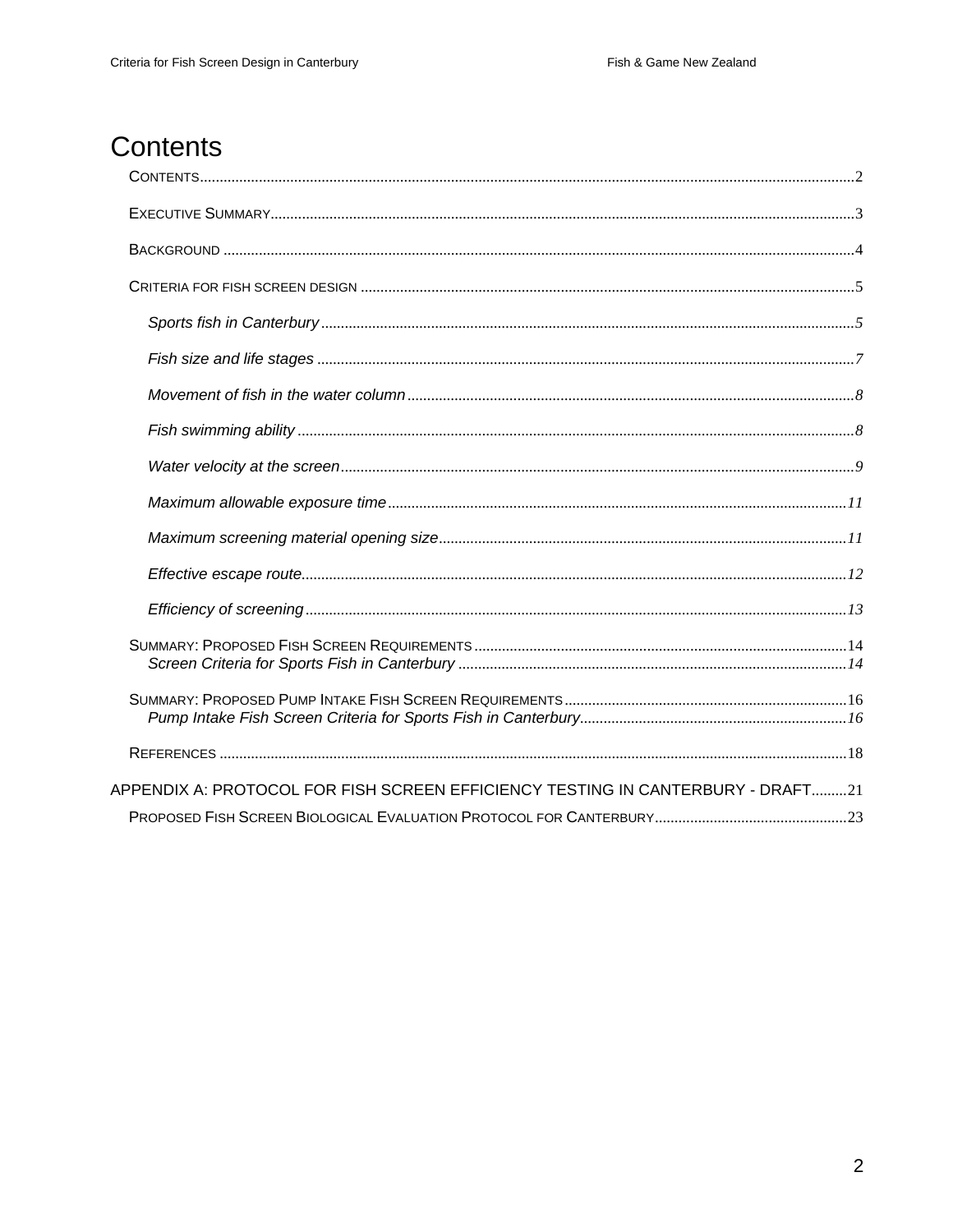### *Executive Summary*

There is a high demand for the in-stream flows in Canterbury to be diverted for irrigation or other uses. Appropriately designed fish screens are necessary to prevent the loss of sports fish such as Chinook salmon, brown trout and rainbow trout to water diversions schemes through entrainment and/or impingement.

Most of the fish screens operating in Canterbury were designed and installed prior to comprehensive research that led to the current best international practices. As such they lack the level of effectiveness required to protect sports fish from entrainment and/or impingement.

This report summarises international best practices for fish screening in relation to the Canterbury sports fishery. The report has been complied as a part of the Environment Canterbury Fish Screen Working Party process. No attempt has been made to assess likely cost implications to the water users. This will be one of the issues for Working Party to attend to in the coming months.

The following fish screen design criteria are recommended:

- Fish screen at, or as close as practical to the point of water diversion from the mainstem;
- Approach water velocity of 0.12 m/s;
- Sweeping velocity equal or greater than approach velocity;
- Screen angled relative to the flow to a maximum of 45°;
- Maximum screening material opening size:
	- o 3 mm for woven mesh screens;
	- o 2 mm for profile bar screens; and
	- o 3.2 mm for perforated plate screens.
- Effective bypass system ensuring fish return undamaged to the mainstem;
- Effective maintenance and operation of the screen.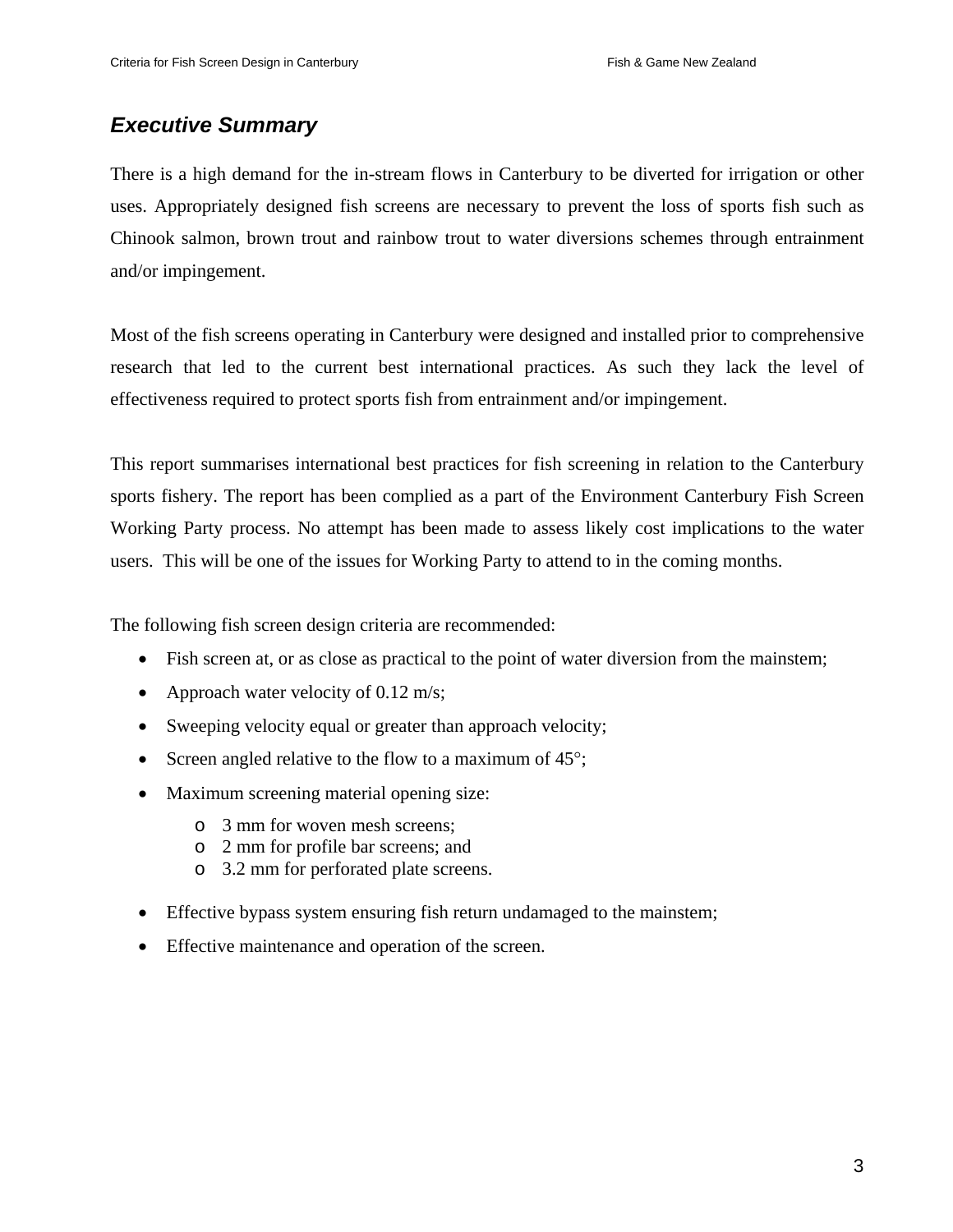### *Background*

Thriving agriculture and increasing electricity demands is putting pressure of Canterbury's instream flows. Sports fish are susceptible to abstraction through the deterioration of habitat due to the lowering of the flow and/or ground water table lowering. Fish are also lost through entrainment in unscreened (or poorly screened) intakes or impingement in contact with poorly operating screens. There are a large number of irrigation schemes operating in Canterbury. Fish screens are installed on the majority of schemes but some significant schemes, like the Rangitata Diversion Race and the Waitaki intakes (Glova and Boubée, 2000), are not screened resulting in significant losses of sports fish and native fish (Webb, 1999). In excess of 200,000 salmon juveniles and 2500 trout are lost each season in just one unscreened irrigation scheme (Webb, 2000; Unwin *et al.*, 2005). Ideally, fish screens serve to prevent sports fish loss through entrainment and impingement yet enable unimpeded passage of migrating and resident fish safely downstream of the screen and back to the mainstem of the river.

For some time Fish & Game have expressed concerns about the state and effectiveness of fish screen designs and their operation in Canterbury (Lynn, 2000) as well as their maintenance and compliance with consent requirements. Even on screened intakes (e.g. Amuri scheme) fish rescue operations yield in excess of 1000 sports fish each year. Impingement losses to the poorly designed screens are likely to be very significant. A recent review of fish screens in North Canterbury by Fish & Game (Hardy, 2004) has identified a number of issues with the majority of operating fish screens. The review confirmed Fish & Game's view that the design and maintenance of operating screens does not conform to current best international practice (Hardy, 2004; Meredith and Millichamp, *pers. comm.*). Most of the fish screens in Canterbury were designed and installed prior to the completion of overseas scientific work on fish screen design (Hardy, 2004 and references therein) and the subsequent development of guidelines and standards (Bates, 1988; Katopodis 1992; Anon., 1995a; Anon., 1995b, Anon., 1995c; Nordlund,1996; Anon., 1997; Nordlund and Bates, 2000; Anon., 2004).

A fish screen feasibility study (Anon., 2002) for the, now abandoned, Project Aqua on the lower Waitaki River provides an up-to-date summary of all internationally recognized fish screen criteria adapted for Canterbury conditions. With the decreasing availability of ground water in Canterbury there is an increased interest for abstraction from flowing streams and rivers further emphasizing the need for effective fish screen guidelines and standards to be developed and implemented. It is generally accepted that the proportion of fish lost to the unscreened (or poorly screened) water intakes is proportional to the flow diverted from the river (Webb, 2000; Glova and Boubée, 2002). With an increased proportion of flows being diverted to water intakes and the loss of lowland river habitats, detrimental impacts on sports fish populations in Canterbury are becoming unsustainable.

Following the Fish & Game concerns and advice of its own staff, Environment Canterbury has instigated a process of formulating guidelines and standards for fish screens on flowing water intakes in Canterbury in 2004. This document has been compiled as a contribution to this process.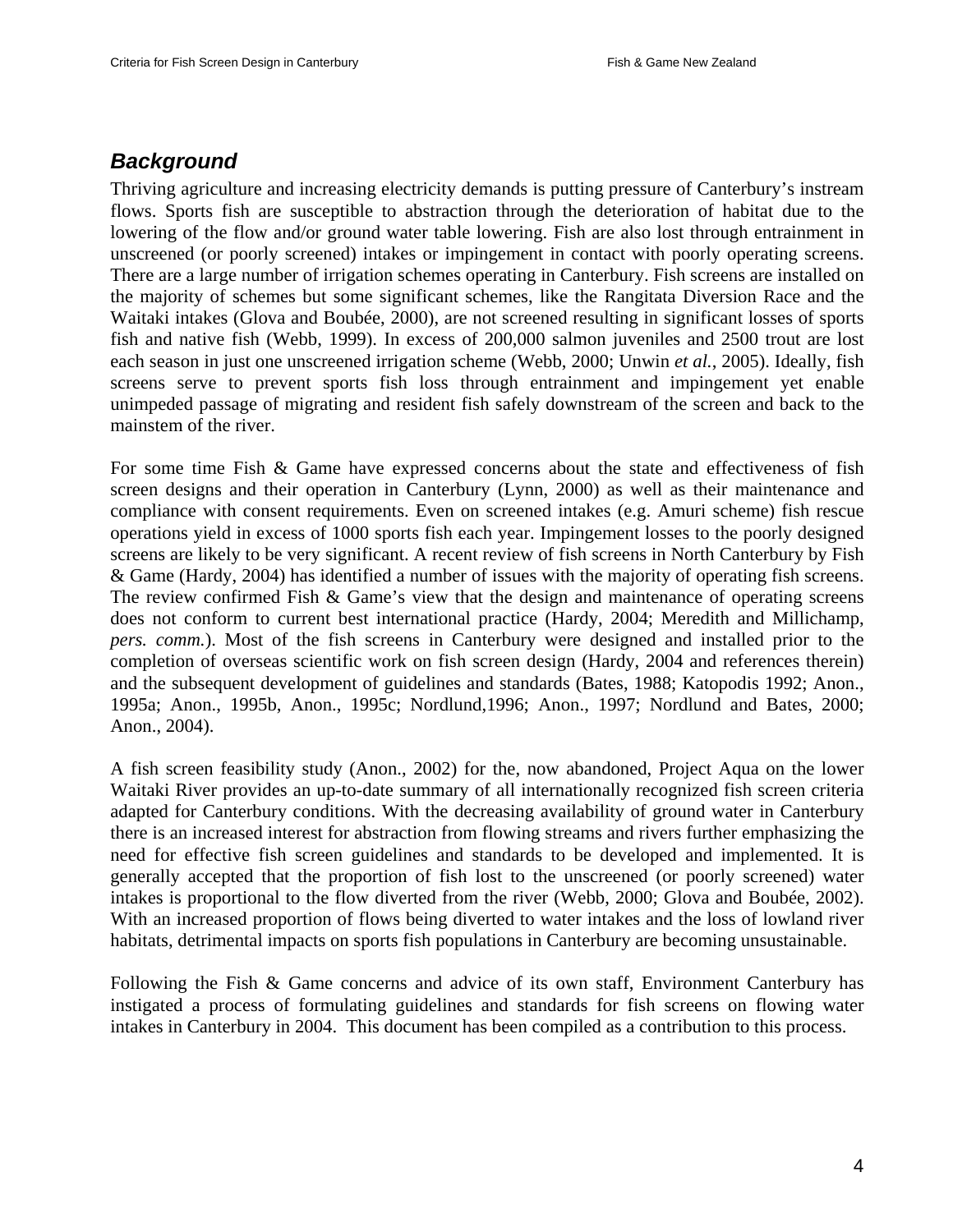### *Criteria for fish screen design*

#### **Introduction**

The design of any fish screen should be such as to enable migrating and resident fish safe passage past the structure. A successful fish screen requires: a barrier to prevent fish entering the intake structure, suitable water velocity at the screen, and a suitable escape route or bypass (Turnpenny *et al.*, 1998). There are many mechanisms that can cause migrational delay and significant mortality on the screen structures: physical contact with the screen; impingement onto the screen; entrainment through the screen mesh if insufficiently dense or over the screen; predation in the screen fore bay; predation at the bypass outfall in the river; poor water quality in the approach canal; appropriate water flow in the approach canal, bypass return or river; debris accumulation on the screen, or bypass; and excessive delays due to a poor bypass design where there are poor hydraulic guidance conditions (Nordlund, 1996).

Various criteria must be taken into account when designing an effective fish screen (Bates, 1988; Katopodis, 1992; Nordlund, 1996; Glova and Boubée, 2002; Anon., 2002). Each of the following will be discussed in greater detail below:

- 1. Fish species to be screened;
- 2. Size range of the fish species and likely life stages to be screened;
- 3. Movement of fish in the water column;
- 4. Fish swimming ability;
- 5. Water velocity at the screen;
- 6. Maximum allowable exposure time over the screen;
- 7. Maximum screening material opening size;
- 8. Effective escape route;
- 9. Efficiency of screening.

### **Sports fish in Canterbury**

Canterbury rivers support an extensive range of aquatic habitats, from pristine alpine-based springfed streams in the mountain areas of the Southern Alps to estuarine habitats in the lower reaches (Hardy, 2004). These habitats combine to support an extensive range of fish faunas. All major river systems in Canterbury support internationally significant salmonid sports fisheries.

Three major sports fish species are resident in Canterbury waters:

- Chinook salmon (*Oncorhynchus tshawytscha*);
- Brown trout (*Salmo trutta*); and
- Rainbow trout (*Oncorhynchus mykiss*).

The life cycle of salmonid sports fish in Canterbury, especially the migratory life cycle of Chinook salmon and sea-run brown trout, makes them particularly susceptible to intake structures and screens. The disruption of the downstream migration of juveniles and post-spawning fish and the upstream migration of spawning adults can seriously impact on the health and sustainability of salmonid fisheries (Fox et al., 2003). Fish & Game research indicates that sports fish losses to unscreened races are substantial (Webb, 1999; Webb, 2000; Unwin *et al*., in press). Considerable numbers of fish are also lost to races which are ineffectively screened (Hardy, 2004). Even on the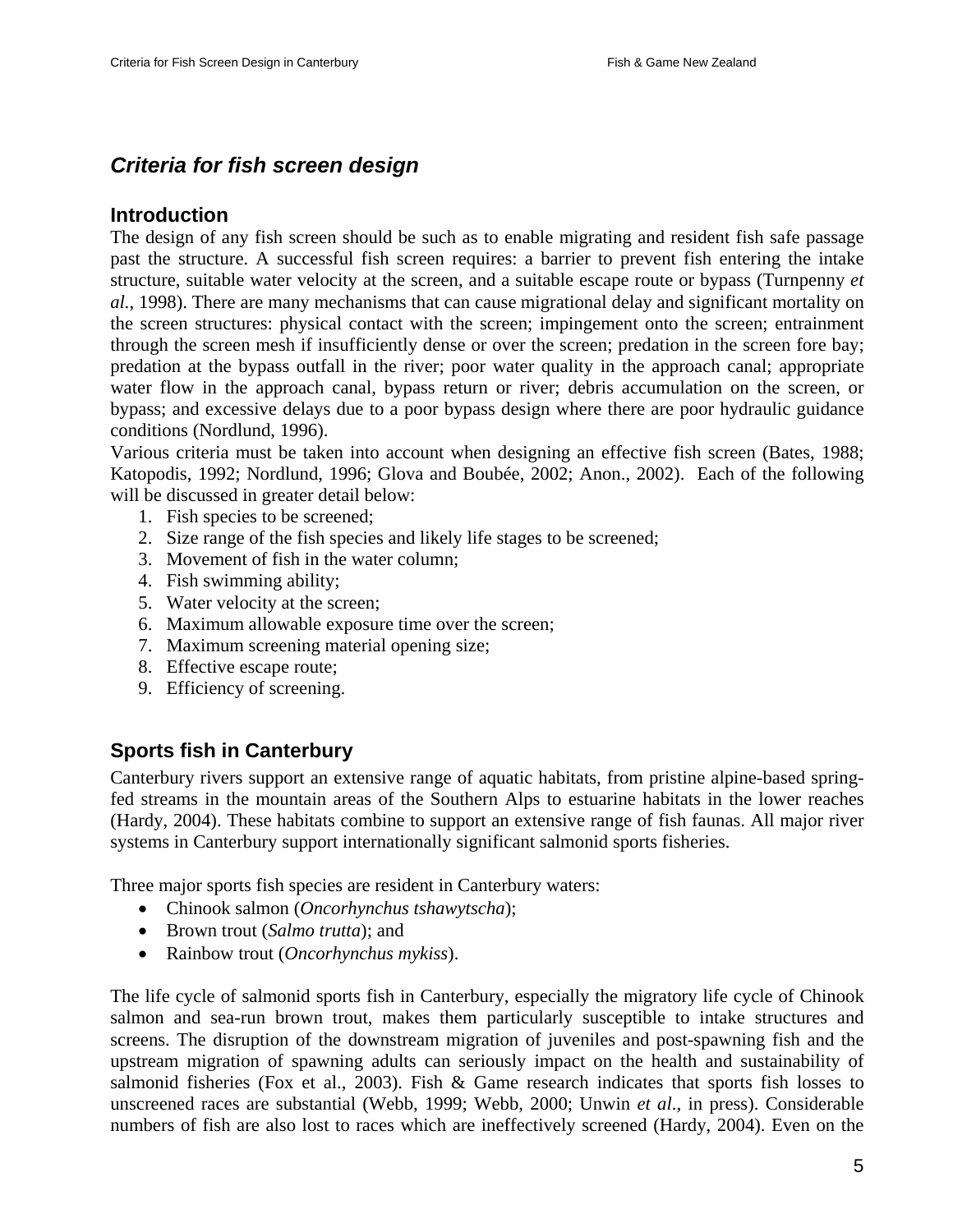screened intakes of reasonable effectiveness (e.g. Amuri scheme) fish rescue operations yield in excess of 1000 sports fish each year.

#### **Chinook Salmon**

Chinook salmon (*Oncorhynchus tshawytscha*) now forms the basis and the most significant part of a sports fishery along the east coast of the South Island.

Salmon are anadromous fish, beginning their life in freshwater, migrating down the full length of the rivers to the ocean where they spend most of their lives before migrating back to the freshwater to spawn. Salmon are famous for their extreme "homing" ability and most return to their streams of origin to spawn. The spawning run of salmon in Canterbury varies between river systems starting in October, reaching a peak in February but lasting well into April. Spawning occurs in the spawning streams in the upper reaches of the main Canterbury rivers from mid March to the end of June. The female lays an average of 4600 eggs (ranging from 2300-6500) in a nest ("redd") buried in the stream bed. Adult Chinook salmon die after spawning. The eggs hatch and fry emerge from August to October, after which they may adopt one of a number of downriver migration strategies. Most (over 90%) newly emerged fry 33-36 mm in length migrate into the mainstem immediately after hatching from early August to October, apparently in response to intense competition for rearing habitat within their natal stream (Unwin, 1986). These fry gradually disperse downriver over the next three months, entering the ocean from November to January as fingerlings 60 – 90 mm in length (Hopkins and Unwin, 1987; Davis and Unwin, 1989). A smaller proportion of the emergent fry, around 5%, remain in their natal stream for at least three months after hatching, at which time they appear to migrate downriver relatively quickly so as to reach the ocean at about the same time (i.e., November-January) as the earlier wave of river resident fry. Both of these life history variants are known as "ocean-type" fry, in accordance with their tendency to spend all but the first three months of their first year of life in the ocean (Unwin and Lucas, 1993), followed by a further 1-3 years while they grow to adulthood. The second main life history variant, known as "stream-type" fry, remains in freshwater for all of their first year of life before entering the ocean as yearlings averaging 100-110 mm in length (Unwin and Lucas, 1993). However, the freshwater habitats used by stream-type juveniles are poorly known; a few remain in their natal stream for the whole of their first year, but the great majority are thought to take up residence within the braided mainstems. The precise nature of the habitats occupied by these fish remains unclear. Although they constitute only 5% of salmon smolts entering the ocean, stream-type adults make up a substantial proportion of the salmon returning to most Canterbury rivers, ranging from 29% (Rangitata) to 76% in the Waimakariri (Quinn and Unwin, 1993). Fry and fingerling migration is significantly higher during freshes and moonless nights (Unwin, 1986; Davis and Unwin, 1989). The majority of migrating juvenile salmon are encountered in the top 500 mm of the water column (Glova and Boubée, 2002) and near to the banks of the stream and rivers (Unwin, 1986; Hopkins and Unwin, 1987). Adult salmon return to spawn after one to four years in the ocean. Most of the spawning salmon in Canterbury have spent one or two years in salt water.

#### **Brown Trout**

Brown trout (*Salmo trutta*) are present in numerous waterways in Canterbury and in all major river systems. Brown trout in Canterbury are well known for their sea-run characteristics. A number of fish spend significant portions of their life cycle in the sea or in the estuaries and lagoons of Canterbury braided rivers. Brown trout spawn from mid April to September (McDowell, 1990; Graynoth *et al.*, 2003). Trout are capable of spawning more than once and may either remain resident in the river or migrate to sea before returning to spawn. They require clean, relatively silt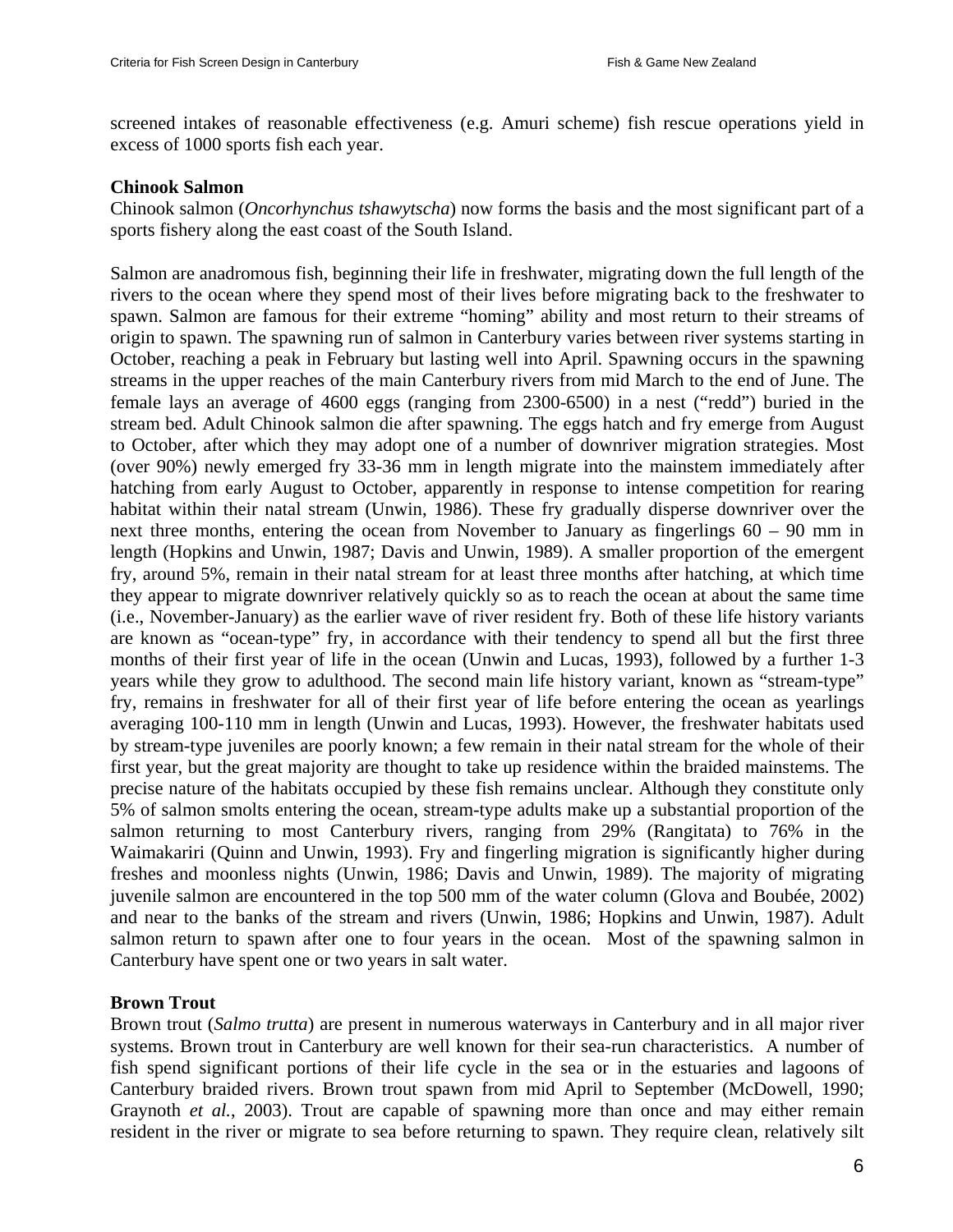free, well-aerated gravel to spawn. Spawning occurs throughout the river systems, although mostly in the tributaries of the main rivers. Female trout lay 2,000-3,000 eggs that are then fertilised by the male. After about 40 days the eggs hatch into alevins, which are 20 mm in length. Alevins leave the redd once they have absorbed the yolk sac attached to their stomachs. Alevins emerging from gravels are up to 25-30 mm in length and are called fry. As the fry mature they begin to gather in shoals in the lower reaches of the spawning streams dropping downstream during the night with peak migration occurring during moonless nights (Fox *et al*., 2003). More detailed data on brown trout biology in Canterbury are available from Glenariffe Stream (Fox *et al*., 2003) and the Waitaki River system (Glova and Boubée, 2002; Graynoth *et al.*, 2003). The migration of juvenile brown trout from the spawning grounds downstream to the main river occurs all year round, with peak migration occurring during September-January (86% of the recorded migrants). Significant numbers of juveniles migrate until late April with reduced numbers present from May to August. The average size of the fry increases from 28 mm in September to 78 mm in February. The mainstems of rivers serve as a significant rearing ground for juvenile trout that have emigrated from the spawning streams (Graynoth *et al.*, 2003). As fry and juvenile fish move downstream the trigger to move out to sea is activated in a number of juvenile fish. Significant numbers of brown trout occur in the lower reaches and coastal lagoons of the main braided rivers such as the Hurunui, Waimakariri, Rakaia, Rangitata and Waitaki.

#### **Rainbow Trout**

Rainbow trout (*Oncorhynchus mykiss*) are present in most upland rivers and alpine lakes and many other Canterbury waterways (Mc Dowell, 1990). The Waitaki and Waimakariri Rivers are unique in that they support substantial rainbow trout fisheries in the middle and lower reaches as well. The spawning run in Canterbury occurs mainly during August and September (Glova and Boubée, 2002; Graynoth *et al.*, 2003). In Waitaki River all spawning seems to occur in the tributaries (Graynoth *et al.*, 2003). Rainbow trout require clean, relatively silt free, well-aerated gravel to spawn. As rainbow trout fry emerges (average size of 25 mm) from the substrate in the spawning streams, some migrate downstream while others rear in the natal streams for up to a year. Fry migrate downstream from late October to mid December with a peak in mid November (Glova and Boubée, 2002; Graynoth *et al.*, 2003). As for the salmon and brown trout, mainstems of Canterbury rivers are significant rearing grounds for juvenile rainbow trout. No sea-run forms of rainbow trout are known in New Zealand.

#### **Fish size and life stages**

An effective fish screen must be able to safely exclude the smallest and weakest life stage encountered in the particular area of the water intake (Bates, 1988; Katopodis 1992; Anon., 1995b; Nordlund 1996; and others). The size of the juvenile fish encountered at the screen will depend on the season and relative position of the screen in the river system.

The size of the smallest fish in Canterbury river systems vary with the season and gradually increase from August (when salmon and trout fry start to emerge) to the later parts of the year (as discussed above). Due to the nature of Canterbury rivers and sports fish populations, and the patterns of spawning and migration of fry of all three salmonid species, relatively small juvenile fish can be encountered throughout the river systems (Table 1). The smallest rainbow trout fry in the lower Waitaki River was only 25 mm (Glova and Boubée, 2002). Salmon fry in the Rakaia, Rangitata and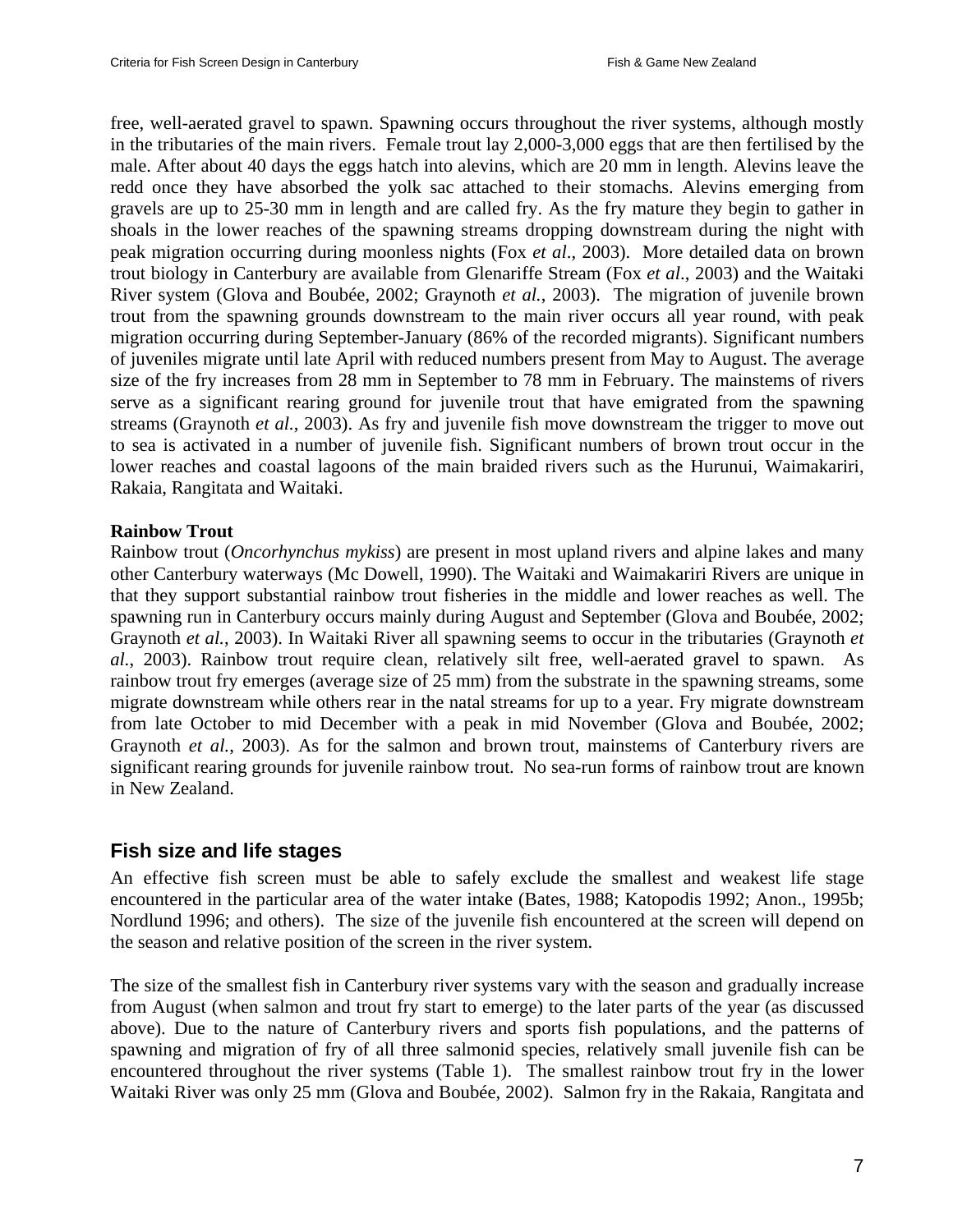Waitaki Rivers ranged from 30 mm upwards while the smallest brown trout fry were 28 mm (Unwin, 1986; Davis and Unwin, 1989; Webb, 1999).

**Table 1.** Seasonal size variation of juvenile Chinook salmon encountered in lower reaches of Canterbury rivers.

\* Data for Rakaia River (Hopkins and Unwin, 1987); \*\* Data for Rangitata River (Webb, 1999).

| Aug        | Sep        | Oct        | <b>Nov</b> | Dec        | Jan         | Feb        | Mar         | Apr          |
|------------|------------|------------|------------|------------|-------------|------------|-------------|--------------|
| $32 - 47*$ | $33 - 60*$ | $33 - 87*$ | 36-87      | $42 - 90*$ | $50 - 100*$ | $63-111*$  | $72 - 124*$ | $87 - 154**$ |
|            | $30-57**$  | $30-87**$  | $35-102**$ | $35-118**$ | $73-120**$  | $80-132**$ | 79-132**    |              |

#### **Movement of fish in the water column**

The majority of migrating juvenile salmon and trout are encountered in the top 500 mm of the water column (Glova and Boubée, 2002) and near the banks of the streams and rivers (Unwin, 1986; Hopkins and Unwin, 1987; Fox et al., 2003) making them especially susceptible to diversion into the water intakes operating on the sides/ banks of the waterways.

### **Fish swimming ability**

The swimming ability of the fish is a primary consideration in designing any fish screen. Research shows that fish swimming ability varies depending on a number of factors related to the particular fish biology, physiology and characteristics of the environment (Bates, 1988; Anon., 1997). Environmental variables such as water temperature and dissolved oxygen level, as well as fish size, stage of development and fish health are the main factors affecting fish swimming ability (Nordlund, 1996).

Fish swimming speeds have been categorised based on the ability of the fish to maintain a particular speed before muscle fatigue occurs (Nordlund, 1996; Turnpenny, 1998, and references therein): burst (or darting) speed, prolonged speed and sustained (or cruising) speed. *Burst* speed is a survival response used for moving away from situations such as predators or ascending riffles and can only be maintained for up to 20 seconds. It requires high energy exertion and is used infrequently. Fish can take many hours (up to 24 hours) to recover from burst speed related exhaustion. *Prolonged speed* can be maintained for longer periods of time, up to 200 minutes, before fatigue occurs. The *sustained speed* can be maintained for long periods of time and is used for routine movement such as foraging. Comprehensive overseas studies of a number of different fish species (summary in Bates, 1988, and Turnpenny, 1998), including the sports fish species present in Canterbury, have shown direct correlation between fish size, water temperature and swimming ability. The size of the fish is a predominant factor affecting swimming ability and maximum burst speed increases linearly with fish length (Bates, 1988; Turnpenny, 1998). This has led overseas fish managers to develop separate fish screen standards for intakes where salmonid fry or fingerlings are encountered (Bates, 1988; Nordlund, 1996; Anon., 1997 and others). Temperature has a strong influence on the swimming ability of juvenile fish. Swimming stamina of juvenile salmon is positively correlated to water temperatures between 4°C and 15°C (e.g. 55 mm/s for every 5°C change for juvenile Chinook salmon). At very low temperatures (around  $0^{\circ}$ C) muscle activity is inhibited and a fish becomes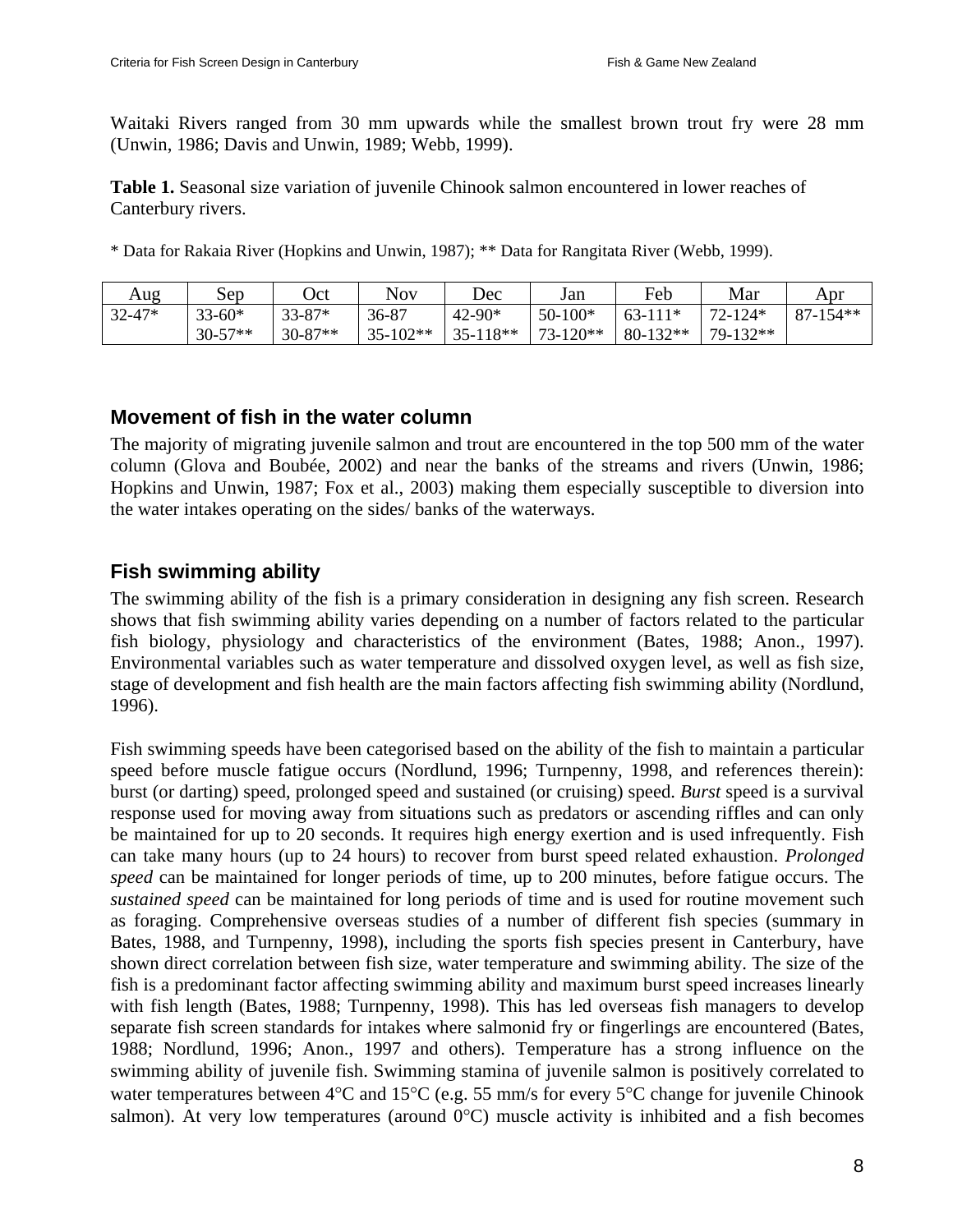torpid. Swimming ability increases with higher water temperatures but once over a certain threshold, swimming ability declines. It is important to take seasonal variation in water temperature, and its effect on the swimming ability of fish, when designing an effective fish screen (Turnpenny, 1998). Overseas fish screen standards recommend that the lowest temperatures experienced at the intake be taken into account in the design of fish screens (Bates, 1988; Nordlund, 1996; Anon., 1997 and others). A comparison of overseas data with water temperatures in Canterbury rivers indicate similar seasonal patterns and similar water temperatures experienced by juvenile salmonids. Levels of dissolved oxygen and water quality in general also play a significant role in the swimming ability of the fish. Swimming ability is adversely affected with decreasing levels of dissolved oxygen and increased amounts of pollutants as experienced in urban and industrial areas and areas under intensive agriculture (Turnpenny, 1998).

During migration juvenile salmonids swim with their head facing upstream. Fish swim against the current but net speed is lower than that of the water column and fish are slowly moving downstream. Using their lateral lines juvenile fish are able to sense velocity changes and tend to avoid abrupt changes in velocity and turbulence. If contact is made with an obstacle juvenile fish use darting speed to maneuver away from the obstacle (Nordlund, 1997).

#### **Water velocity at the screen**

The water velocity at the screen greatly influences the survival rate of juvenile fish. If the velocity at the screen is too high fish will be impinged upon the screen and damaged or killed. Fish can also be impinged and carried over the screen into the race (Terry, *pers. comm.*). The survival of fish in these situations is largely determined by their swimming ability, which in turn is determined by their size or length and other physiological parameters (Nordlund, 1997). An effective fish screen has to provide water velocity low enough that fish can voluntarily keep themselves from being impinged or entrained through the screen. The velocity of the water moving through the intake channel can be broken into two components, approach velocity  $(V_a)$  – the component perpendicular to the screen; and sweeping (or transport) velocity  $(V_s)$  – the component parallel to the screen.

$$
V_a = V \sin v
$$
  

$$
V_s = V \cos v
$$

Where  $V=$  intake channel velocity;  $V_a=$  approach velocity;  $V_s=$  sweeping velocity; and  $v =$  angle of the screen to the flow.

*Approach or escape* velocity is the water velocity component into or perpendicular to the face of the screen. It is considered to be the velocity measured at about the edge of the boundary layer at the screen face (7.5-10 cm in front of the screen, Nordlund (1996)). Approach velocity at the screen has to match the swimming ability of the weakest fish present at the time of the screen operation. It should be maintained at a level low enough to prevent juvenile fish coming in contact with the screen, being impinged or over exerted and disoriented (Bates 1988; Turnpenny, 1998). Prolonged or sustained speed is the safest guideline for defining the approach velocity when designing an effective fish screen (Nordlund, 1996; Turnpenny, 1998; Nordlund and Bates, 2000). Two body lengths per second are generally accepted as a sustainable swimming speed by UK authorities (Turnpenny, 1998 and references therein). In the United States, fish screen standards were developed using extensive research into the swimming ability of different species of juvenile fish, mainly salmonids. The approach velocity of 0.122 m/s is prescribed for areas where salmonid fry are present or twice that if only fingerlings are encountered at the screen (Bates, 1988; Anon.,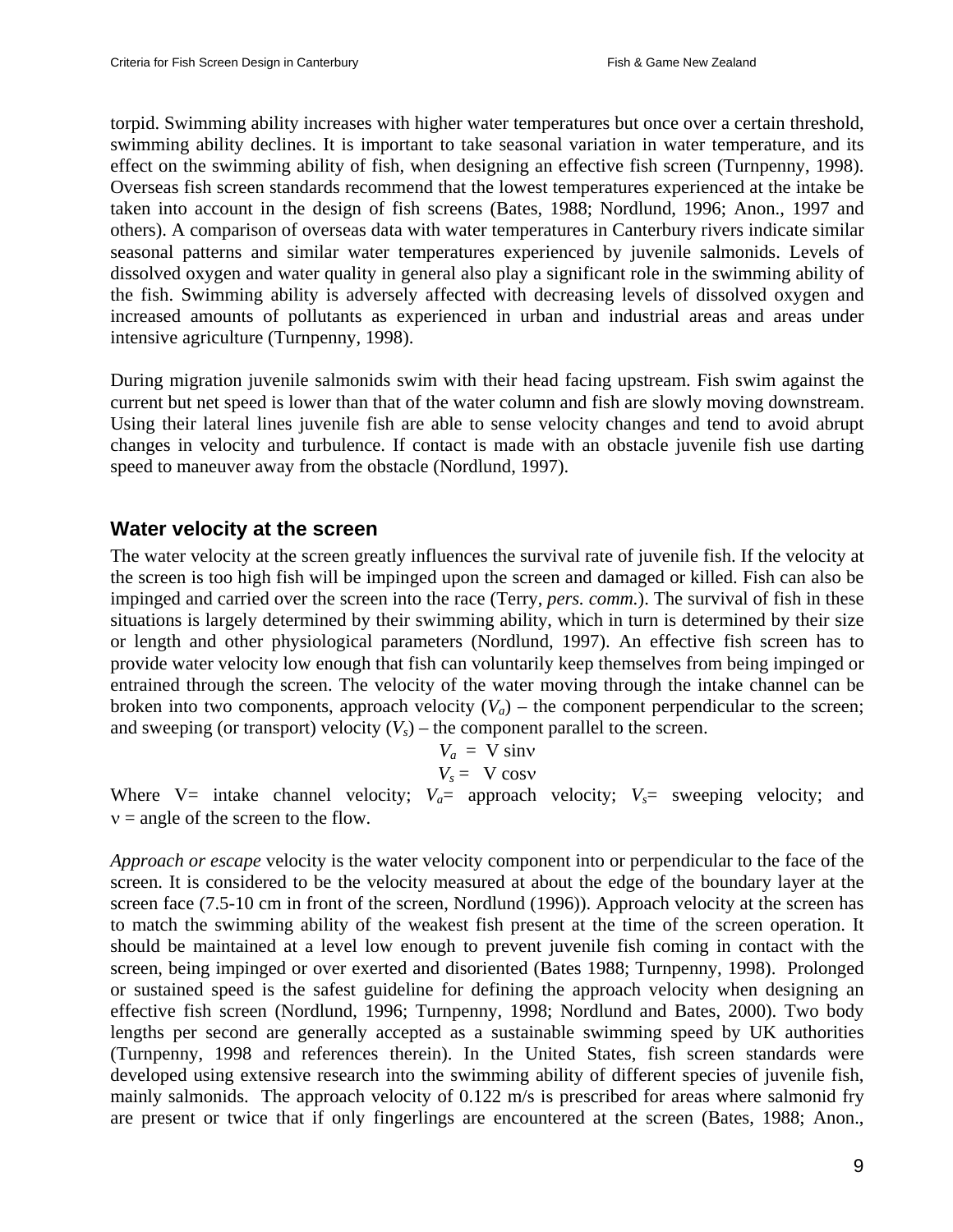1995b; Nordlund, 1996; Anon., 1997; Nordlund and Bates, 2000; Anon., 2004). In Canada (Katopodis, 1992), authorities specify approach velocities at the screen using information about the size of the fish encountered. Katopodis (1992) provides the following empirical formula, based on the analysis of swimming speed and endurance of 20 fish species of similar swimming mode and capability, to calculate approach velocity based on sustained speed (up to 30 minutes) of juvenile fish:

$$
V_a = 0.02L^{0.56}
$$

where *L*=length of fish (mm);  $V_a$ =approach velocity (m/s).

Using this formula approach velocities for juvenile sports fish in Canterbury are:

- Salmon  $V_{\text{salmon}}$   $\omega$  40 mm = 0.16 m/s; and
- Trout  $V_{\text{trout}}$  @ 25 mm = 0.12 m/s.

*Sweep* velocity is the water velocity component parallel and adjacent to the face of the screen. The angle of the screen to the flow determines this component of water velocity. Lower angles of the screen to the flow ensure higher sweep velocity and shorter exposure of the fish to the screen. The successful guidance of the fish to the escape route at the downstream end of the screen depends on this component of water velocity. Sweep velocity utilises the ability of juvenile fish to sense velocity changes and water turbulence (at the face of the screen) and move to the areas of lower turbulence avoiding contact and impingement on the screen (Nordlund, 1996). Overseas (Turnpenny, 1998) and, unfortunately, in Canterbury (Hardy, 2004) many older structures are placed across the intake channel perpendicular to the flow. This screen arrangement represents the worst case scenario for the effectiveness of the screen causing juvenile fish significant difficulty in locating the escape route. Fisheries agencies in North America require a minimum fish screen angle of 45° (Bates, 1988; Anon., 2000; Anon., 2004) for larger intakes. Overseas research (summary in Bates, 1988; and Turnpenny, 1998) showed significantly higher survival of juvenile salmonids where oblique angles of the screen to the flow were adopted ensuring sweeping velocities at the screen were higher than approach velocity. Two experimental studies on screen angle effects on juvenile fish survival and fish screen effectiveness by Kano (1982, as reported in Bates, 1988) found significantly higher survival of Chinook salmon fry with angled screens compared to screens perpendicular to the flow. In a laboratory study Neitzel et al. (1996), for smaller intakes, found there was no significant difference in effectiveness between angled and perpendicular screens for Chinook salmon fry when operated under the prescribed approach velocity of 0.12m/s . A review of the literature on the evaluation of fish screens operating in USA (Bejakovich, 2005a) showed that all screens on major intakes are placed at an angle to the incoming flow (ranging from 15<sup>°</sup> to 26<sup>°</sup>).

Water velocity even in the straight intake channel is not consistent. Bed and wall friction tend to reduce marginal velocities and increase the velocities in the mid channel and near the water surface (Turnpenny, 1998). The situation is more complicated in curved intake channels. Understanding water velocity profiles is significant for the effective screen and bypass position design as fish will tend to select areas of lower water velocity in preference to areas of higher velocity and increased turbulence. To ensure relatively uniform water velocity approaching the screen, the intake channel should be relatively straight with a smooth bed and walls. There are a number of technical solutions to ensure uniform water flow approaching the screen (for design information see Nordlund 1996; Turnpenny, 1998; Nordlund and Bates, 2000; and others).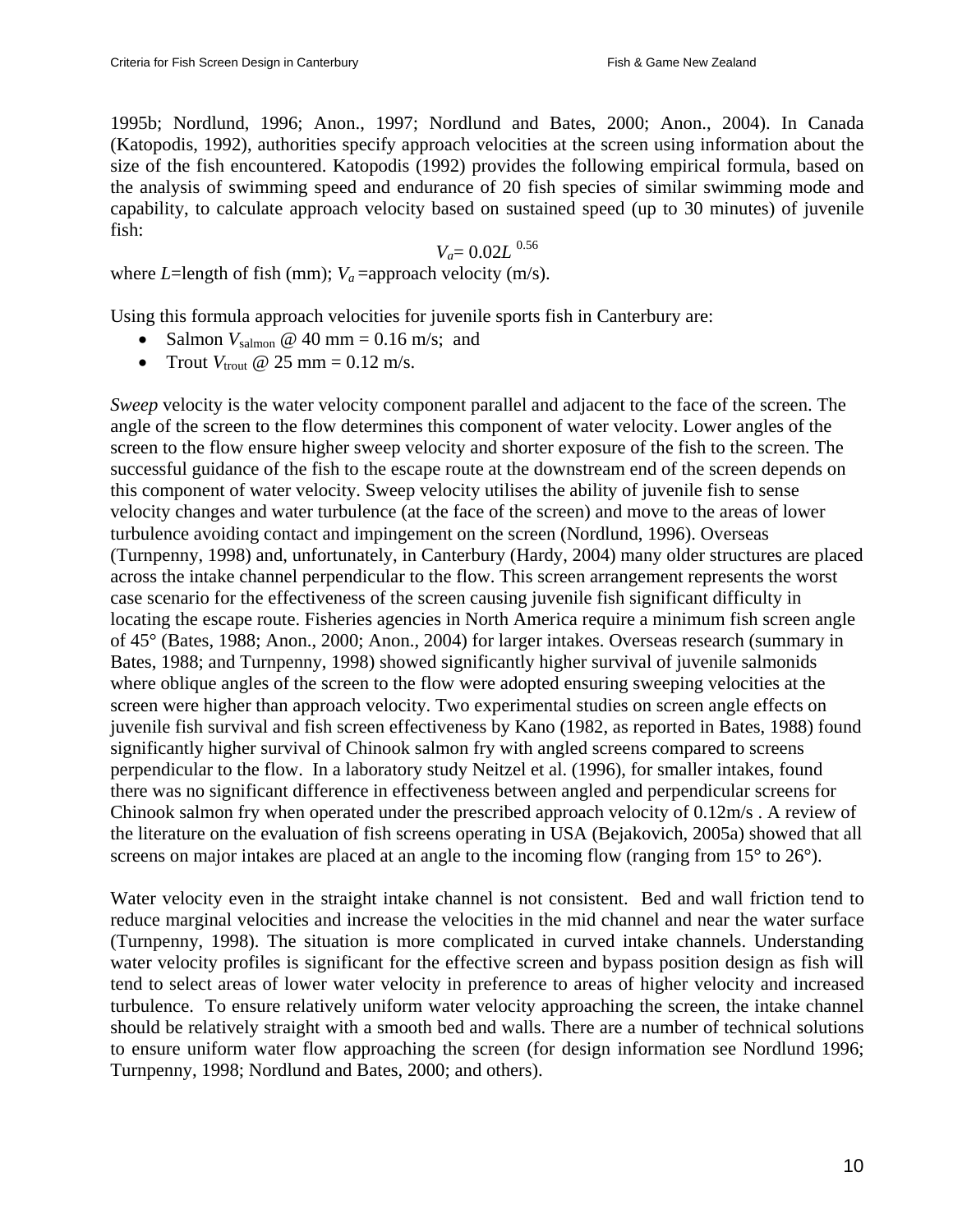As discussed earlier, salmonid fry and smaller fingerlings are present all through the major Canterbury river systems (Unwin, 1986; Hopkins and Unwin, 1987; Davis and Unwin, 1989; Fox *et*  al., 2003). Unwin (1986) also noted that salmon migration occurs earlier in New Zealand than in North American streams possibly due to milder temperatures and smaller eggs with migrating fish being up to 10 mm smaller than their North American counterparts. Based on this research Fish & Game recommends that a maximum approach velocity of 0.12 m/s is adopted for fish screens in the Canterbury region. Also, effective fish screen design for screens lengths of 1.2 meters and more, needs to allow for sweep velocities higher than approach velocities, preferably at least twice the approach velocity allowing a maximum angle of the screen to the flow of 45°.

### **Maximum allowable exposure time**

Overseas studies (e.g. Nordlund and Bates, 2000) on juvenile salmon stamina and swimming capability have shown that travel time past the screen should be no more than 60 seconds to ensure high survival of the fish. This criterion was accepted by the Project Aqua design team (Anon., 2002) following the recommendation from NIWA (Glova and Boubée, 2002). The screen should be designed in such a manner that sweep velocity ensures that fish travel the full length of the screen in less than 60 seconds. If this criterion cannot be satisfied then the screen design should include multiple bypasses.

### **Maximum screening material opening size**

The screening material opening size is set so as to exclude all at risk fish species and life stages from the water intake. Fish should be stopped from passing through the screen by the bony part of its head (Bates, 1988; Turnpenny, 1998). Obviously, the opening size depends on the size of the smallest life stage encountered. Consequently, in Canterbury rivers fish screens should be designed to exclude juvenile salmonid fish of greater than 25 mm.

Fish screens are constructed using different types of screening material. Three materials are commonly used: woven wire mesh, perforated plate and profile bars. Woven wire mesh is mostly used for rotary drum and to a lesser extent for flat panel screens. Perforated plates are used for construction of flat panel screens and much less for rotating drum screens. Profile bars are most commonly used for flat panel screens. The size of the openings of the screening material is critical for the successful operation of fish screens and safe passage of the juvenile fish. In Canterbury, woven mesh was the most commonly used screening material. More recently profile bars have become a more attractive screening material option due to its quality and (reasonable) cost (Attewell, personal communication).

A review of the literature and contact with overseas researchers (Bates, personal communication) on screening material opening size effects on juvenile salmonid survival revealed a paucity of the published data. Several laboratory and just a few field studies were located. Bates and Fuller (1992) actually tested a number of screening materials: perforated plate (opening size 3.18-4.76 mm), woven wire mesh (opening size 2-7.8 mm) and profile bar (horizontal and vertical, space between bars 2-4.8 mm). A perforated plate with 3.2 mm openings was sufficient to exclude all of the Chinook salmon fry (larger than 33 mm) but allowed entrainment of some smaller salmonid fry. In these tests, a woven wire mesh with a 3 mm opening size was found to exclude all Chinook salmon fry and most other salmonid fry. The 3.2 mm profile bar spacing was effective in excluding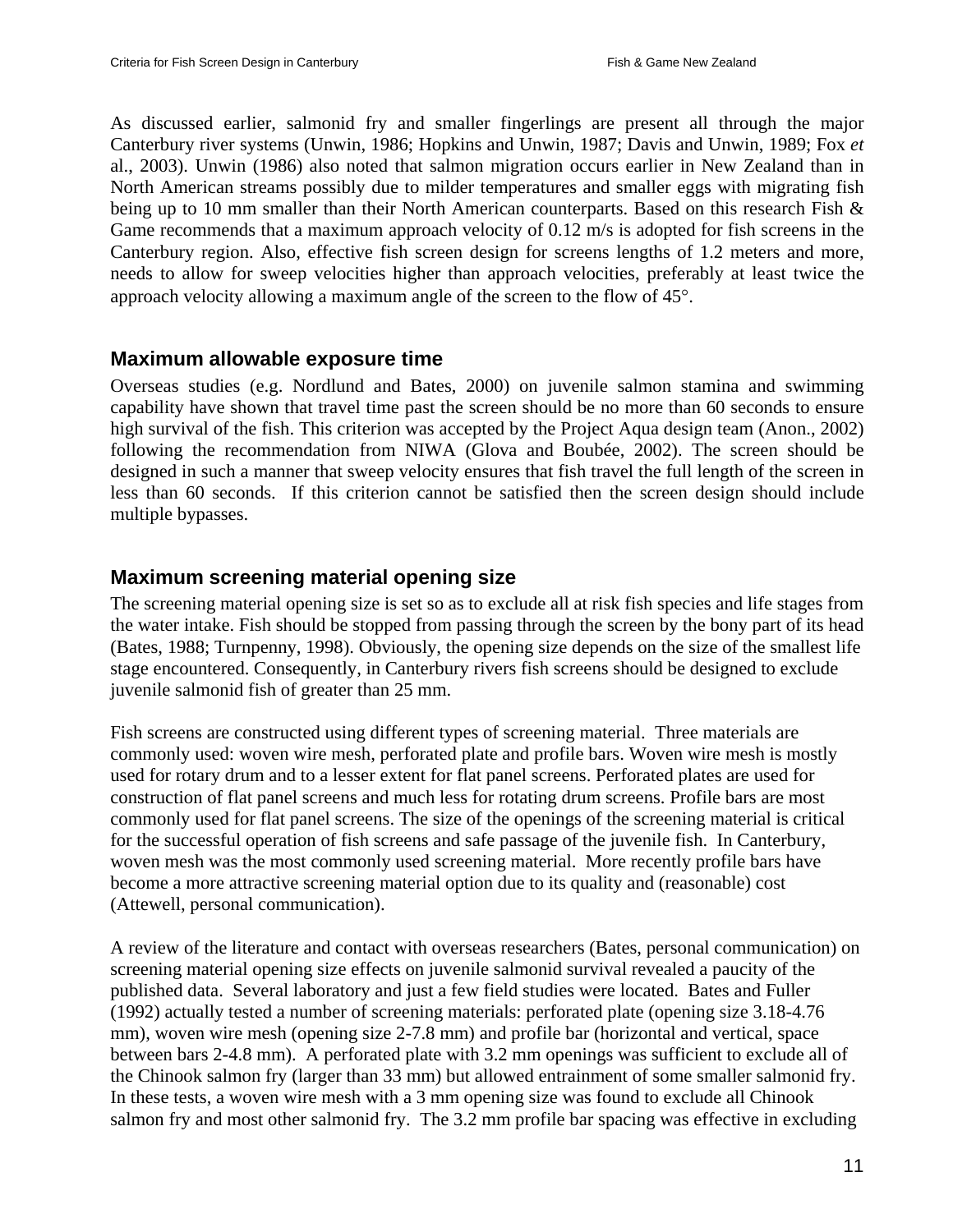most of the Chinook salmon fry (larger than 30 mm) but proved ineffective in excluding smaller fry of other species. The 2 mm profile bar spacing ensured exclusion of all Chinook salmon fry and most small fry of other species. In the same study authors also anlalysed the results of the other researchers. Fisher (1978) evaluated perforated plate and woven wire mesh screens in a laboratory study. A perforated plate with an opening of 4 mm and woven wire with 3.2 mm openings were reported to be adequate to exclude Chinook salmon fry larger that 32 mm. Kano trialed a profile bar screen with bars spaced at 2.4 mm and found it to be sufficient to exclude Chinook salmon fry larger that 30 mm.

Evaluation of several operational fish screens on the Yakima River (Washington, USA) using releases of marked Chinook salmon fry (50-60 mm FL) showed 94-99% effectiveness (Neitzel et al., 1988), for woven mesh rotary drum screens with openings of 3.2 mm when operated as prescribed by current standards (Anon., 1995; Nordlund and Bates, 2000; Anon., 2004). Screens were installed at 26° to the canal flow ensuring a sweeping velocity to approach velocity ratio of more than 2:1. -. The same methodology used in previous study revealed that up to 17% of wild Chinook salmon fry is entrained through the 3.2 mm mesh at Westside Ditch fish screening facility (Neitzel et al, 1990). A similar experiment undertaken to evaluate the effectiveness of the Dryden fish screen (Wenatchee River, Washington, USA) for rainbow trout fry (23-27 mm FL) revealed that almost 40% of fry got entrained through the profile bar screen with 3.2 mm openings (Mueller et al, 1995). During the same experiment an estimated 6% of Chinook salmon fry (36-42 mm FL) was entrained even though the approach and sweeping velocity criteria were satisfied (15° angle of the screen to the flow). Based on other studies, the authors concluded that a 2.4 mm profile bar screen would exclude all Chinook salmon fry. Both of the above mentioned studies emphasized the need for proper maintenance of the screens to prevent impingement due to debris accumulation on the screen or blockage of the bypass entrance.

Trout fry and fingerlings, the smallest of the juvenile salmonid fish to be screened, are encountered throughout the Canterbury river systems, even in the lower reaches of rivers (Glova and Boubée, 2002; Fox et al., 2003; Graynoth et al., 2003). Beside trout juveniles, very small salmon fry is present in the Canterbury rivers for a good part the year. To ensure effective protection of the salmonid juveniles following maximum screening material opening size is recommended for fish screens in Canterbury:

- 3 mm for woven mesh screens;
- 2 mm for profile bar screens; and
- 3.2 mm for perforated plate screens.

### **Effective escape route**

Ideally a fish screen should be positioned flush with the banks of the river at the very beginning of any water intake. However this is often impractical or impossible and water is taken through the specially designed intake channels. Consequently, the effectiveness of any fish screen is critically dependent on the provision of an effective escape route for the juvenile fish. A screen placed at the end of the intake channel with no escape route serves purely as a trap for juvenile fish (Turnpenny, 1998). The entrance to the escape route or bypass should be positioned in such a way as to maximize the chances of the fish locating it. All the fish that are protected by the screen must freely and voluntarily enter the bypass. The bypass canal should always be placed at the downstream end of the screen, ideally in the cleft formed by the screen and the bank, or as close as possible to it (Nordlund,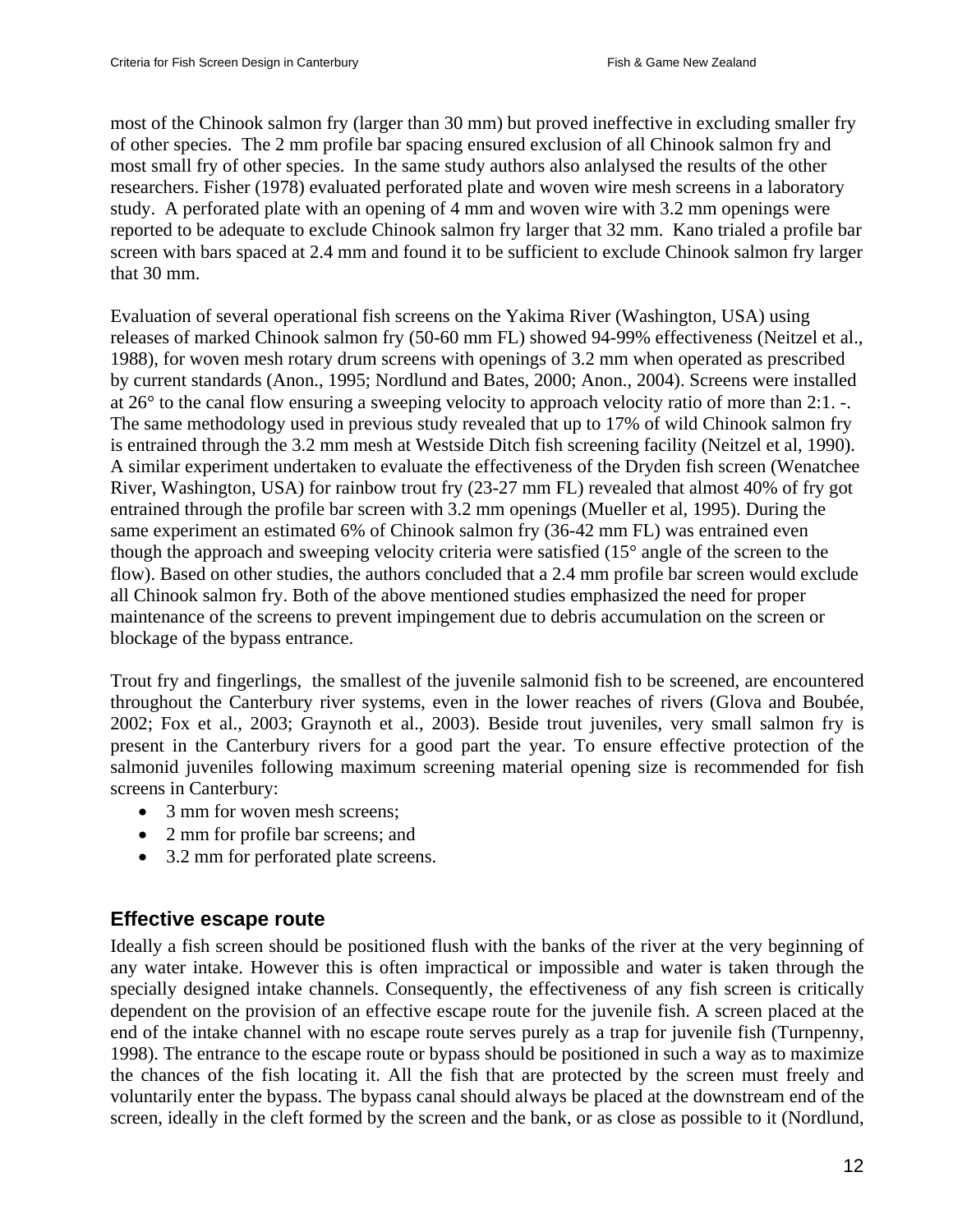1996; Anon., 1997; Turnpenny, 1998; Nordlund and Bates, 2000; and others). Also, the maximum exposure time of 60 seconds should be taken into account as fish have to reach the bypass before they become exhausted and disoriented from traversing the screen. On large screens there may be a need for a number of bypasses to be installed.

Juvenile fish tend to avoid the areas of abrupt changes in velocity and turbulence (Nordlund, 1996; Nordlund and Bates, 2000). The flow entering a bypass should therefore be smooth. A sufficient amount of flow at the intake must be allocated for the bypass channel (2-5% of intake flow by UK standards). To prevent fish from swimming back and getting caught on the screen, the water flow in the bypass channel should accelerate slightly and gradually to a velocity higher than the escape capability of the fish. To enable all the fish to escape safely the bypass entrance should cover the entire depth of the intake channel – depth of the screen (Nordlund and Bates, 2000). The entrance to the bypass needs to be an open channel due to the juvenile fish responding to visual clues and actively avoiding darkened areas (e.g. pipes, tunnels etc.). Ideally, the bypass entrance should blend visually with the surrounding area so as not to repel fish from entering (Turnpenny, 1998). Most important of all criteria for the effective bypass design is ensuring that fish are returned into the river as soon as possible.

Technical design details for effective bypass design are readily available (for design information see Nordlund 1996; Turnpenny, 1998; Nordlund and Bates, 2000; Anon., 2004; and others).

One of the distinguishing characteristics of Canterbury rivers is their braided riverbed. It is of crucial significance for any effective fish screen and bypass design in Canterbury to ensure that juvenile fish are returned to a flowing braid that joins the mainstem of the river thus ensuring unimpeded and safe passage for migrating or resident fish. The responsibility for mitigating the environmental effects of abstraction shall extend to the point where the bypass water enters the mainstem.

### **Efficiency of screening**

Fish screens should provide safe and unimpeded passage for migrating and resident sports fish. Most overseas agencies fish screen standards are committed to 100% fish screen effectiveness in order to protect endangered salmonid species (Bates, 1988; Anon., 1995b; Nordlund, 1996; Anon., 1997; Nordlund and Bates, 2000; Anon., 2004).

In the light of the recent decline in salmon numbers and taking account of the increasing number and cumulative effects of the numerous water diversions and habitat deterioration in Canterbury, Fish  $\&$ Game is seeking as close as possible to 100% effectiveness of fish screens installed in Canterbury.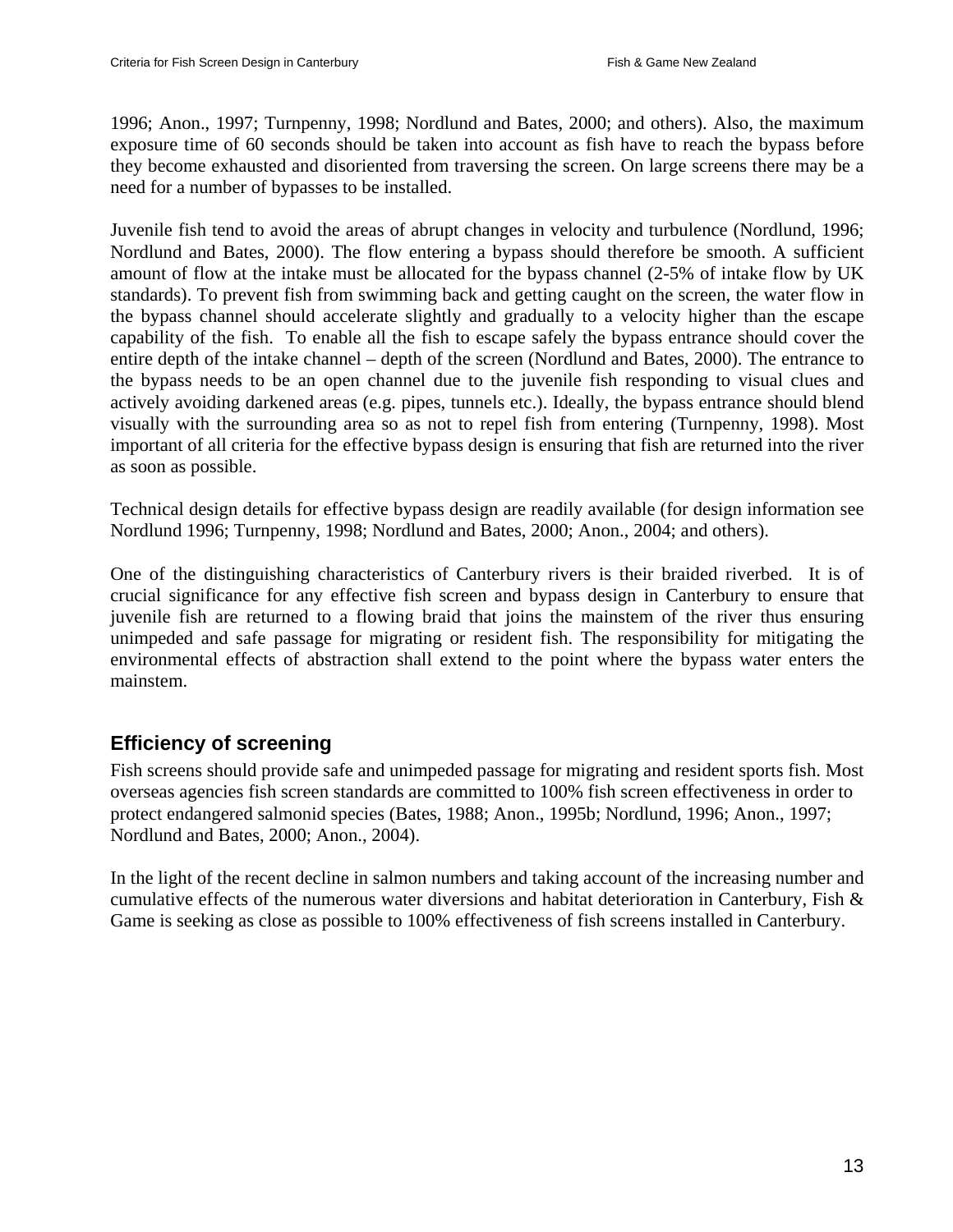### *Summary: Proposed Fish Screen Requirements*

Fish & Game have compiled a set of fish screen design criteria based on the analysis of best international practices and local conditions in Canterbury. The recommendations closely follow North American and UK fish screen design standards (Bates, 1988; Katopodis, 1992; Anon., 1995b; Nordlund 1996; Anon., 1997; Turnpenny, 1998; Nordlund and Bates, 2000; Anon., 2004) due to the similarity of sports fish species it intends to protect and conditions in general.

### **Screen Criteria for Sports Fish in Canterbury**

#### **A. Structure Placement**

- i) Any fish screen shall be installed/constructed at the intake (water diversion) entrance if practically possible. If constructed at the entrance, the screen should be flush with the banks thus negating the need for a bypass.
- ii) If screening at the entrance is not feasible, the fish screen shall be installed downstream at the intake channel and provided with an effective bypass system. The angle of the screen shall be adequate to effectively guide fish to the bypass.

#### **B. Water Velocity**

- i) Approach velocity is the water velocity component perpendicular to the face of the screen (7.5-10 cm in front of the screen face). Due to the likely presence of salmonid fry throughout the Canterbury river systems, the approach velocity shall not exceed 0.12 m/s;
- ii) Sweeping velocity is the water velocity component parallel and adjacent the screen face. The sweeping velocity shall be greater than the approach velocity. This is achieved by ensuring that the screen has a maximum angle of no more than 45° relative to the intake flow. For small intakes (i.e. less than  $0.675 \text{ m}^3/\text{s}$ ) and screen lengths of 1.2 m or less, the screen orientation may be angled or perpendicular to the flow.

#### **C. Screen Face Material and Opening Size**

- i) The total submerged screen area required shall be calculated by dividing the maximum diverted flow by the allowable approach velocity on the assumption that there is no screen clogging. The screen area shall be increased if there is no provision for self cleaning and likely debris clogging. For rotary drum screens to ensure effective operation, the screen submergence shall be 75% and shall not exceed 85% for flood flows nor be less than 65% of the drum diameter;
- ii) The water flow over the face of the screen shall be uniform thus minimizing the approach velocity and any turbulence;
- iii) The screen material shall be corrosion resistant and sufficiently durable to maintain a smooth uniform surface;
- iv) Screen material opening size shall be:
	- 3 mm for woven mesh screens:
	- 2 mm for profile bar screens; and
	- 3.2 mm for perforated plate screens.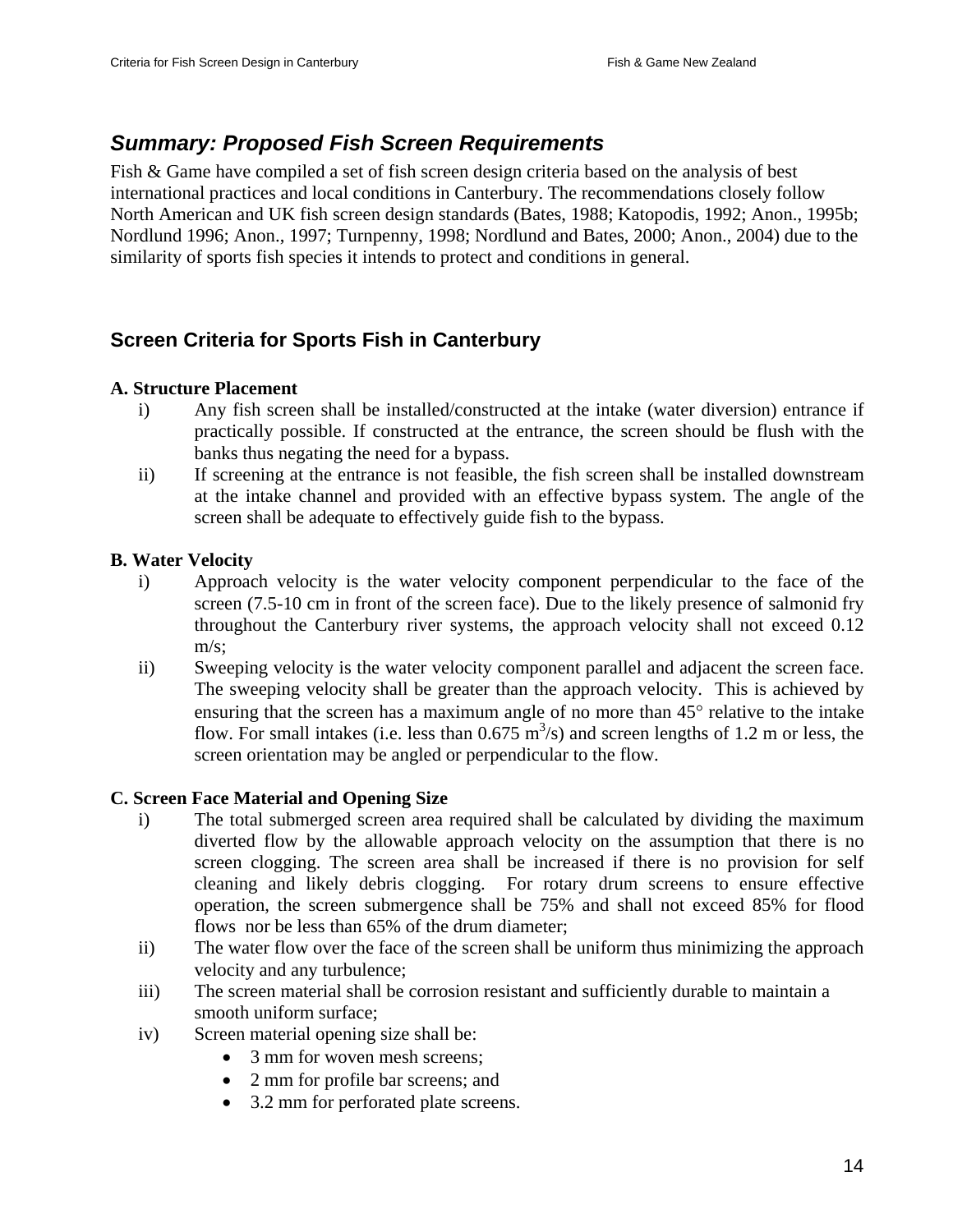#### **D. Bypass and Escape Routes**

Juvenile bypass systems are channels or other structures that transport fish from the face of the screen to a relatively safe location in the mainstem.

- i) The bypass entrance shall be positioned so it is easily located by the juvenile fish to the downstream end of the screen. Multiple bypass entrances shall be installed if the maximum exposure time of juvenile fish to a sweeping velocity under that prescribed exceeds 60 s;
- ii) Sufficient water flow, that is a minimum of 5% of the intake, shall be diverted to the bypass to ensure effective operation of the bypass;
- iii) The water velocity at the bypass entrance shall be equal to or greater than that in the main channel above the screen. A gradual acceleration of the flow up to  $1.5\n-3.0$  m/s is required to minimize the delay to the out-migrants. This is achieved by a hydraulically efficient "bell-mouth" entrance shape;
- iv) The bypass entrance shall be at least 0.3-0.6 m wide and extend from the floor to the water surface;
- v) The bypass entrance shall blend visually with the surroundings and be subject to ambient lighting conditions;
- vi) The bypass system when open shall have a minimum depth of 0.25 m;
- vii) The bypass system shall have no sharp bends;
- viii) The bypass outfall shall be located in receiving water of sufficient flow (i.e., minimum velocity of 1.2 m/s);
- ix) The bypass return chute (if present) shall be smooth with no sharp edges and discharge into a minimum depth of 0.9 m in the mainstem or flowing braid.

#### **E. Operations and Maintenance**

- i) The fish screen shall be cleaned automatically as frequently as necessary to prevent any accumulation of debris;
- ii) The design of a screen for open channel intakes shall include trash racks or similar to prevent any accumulation of debris and damage to the screen;
- iii) Screen and bypass facilities shall be evaluated for biological effectiveness and to verify that the hydraulic design objectives are achieved (e.g. water velocity components, bypass velocities, uniformity of the flow at the screen face etc.) by an independent research organization according to the guidelines (Appendix A).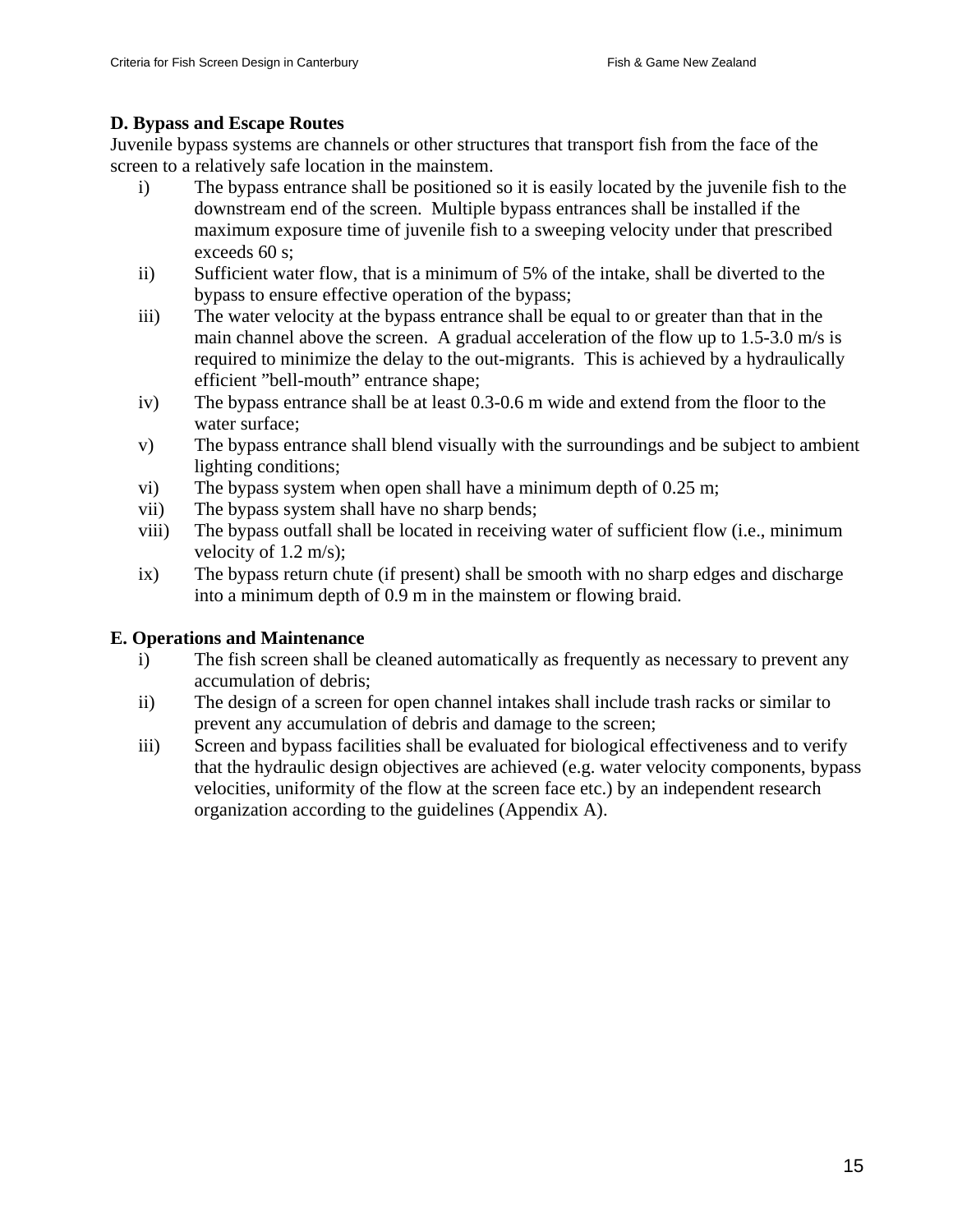### *Summary: Proposed Pump Intake Fish Screen Requirements*

Fish & Game have compiled a set of pump intake fish screen design criteria based on the analysis of best international practices and local conditions in Canterbury. The recommendations closely follow Canadian and US pump intake fish screen design standards (Anon., 1995; Anon., 1996). This guideline has been aimed at protecting salmonid fry and later juvenile developmental stages.

### **Pump Intake Fish Screen Criteria for Sports Fish in Canterbury**

#### **A. Structure Placement**

- i) Any pump intake shall be installed/constructed at or as close as possible to the mainstem of the river thus negating the need for a bypass.
- ii) Where possible screen shall be placed in locations with sufficient sweeping velocity.
- iii) Screen shall be located in the areas with likely low concentration of fish and away from the likely juvenile fish migration routes or spawning and rearing grounds. In the reservoirs, lakes and ponds the intake screen should be positioned as deep as practical to avoid areas of juvenile salmonid congregation.
- iv) Screen shall be submerged to a depth of at least one screen radius from the minimum flow water surface.
- v) Screen shall be installed at minimum of 300 mm above the bottom of the watercourse to prevent entrainment of sediment and aquatic organisms associated with the bottom area.
- vi) The screen face shall be oriented in the same direction as the flow.

#### **B. Water Velocity**

Two type of pump intake screens are operating in Canterbury: active screens, equipped with an effective self cleaning system, and passive, with no cleaning system. Effective screen area and approach velocities differ for these two types of the screens.

- i) Approach velocity is the water velocity component perpendicular to the face of the screen (7.5-10 cm in front of the screen face). Due to the likely presence of salmonid fry throughout the Canterbury river systems, the approach velocity shall not exceed 0.12 m/s for active screens and 0.06 m/s for passive screens;
- ii) Sweeping velocity is the water velocity component parallel and adjacent the screen face. For the passive screens (where no active cleaning system is installed) the sweeping velocity shall be greater than the approach velocity to eliminate debris build up.

#### **C. Effective Screen Area, Screen Face Material and Opening Size**

Effective screen area is the area of the screen available for the free flow of water. Water velocity at the face of the screen is a function of effective screen area and maximum pump capacity when in full operation.

- i) To satisfy required approach velocity the minimum effective size of the screen can be calculated by dividing the maximum flow rate of the pump  $(m^3/s)$  with the approach velocity (m/s).
- ii) The screen material shall be corrosion resistant and sufficiently durable to maintain a smooth uniform surface;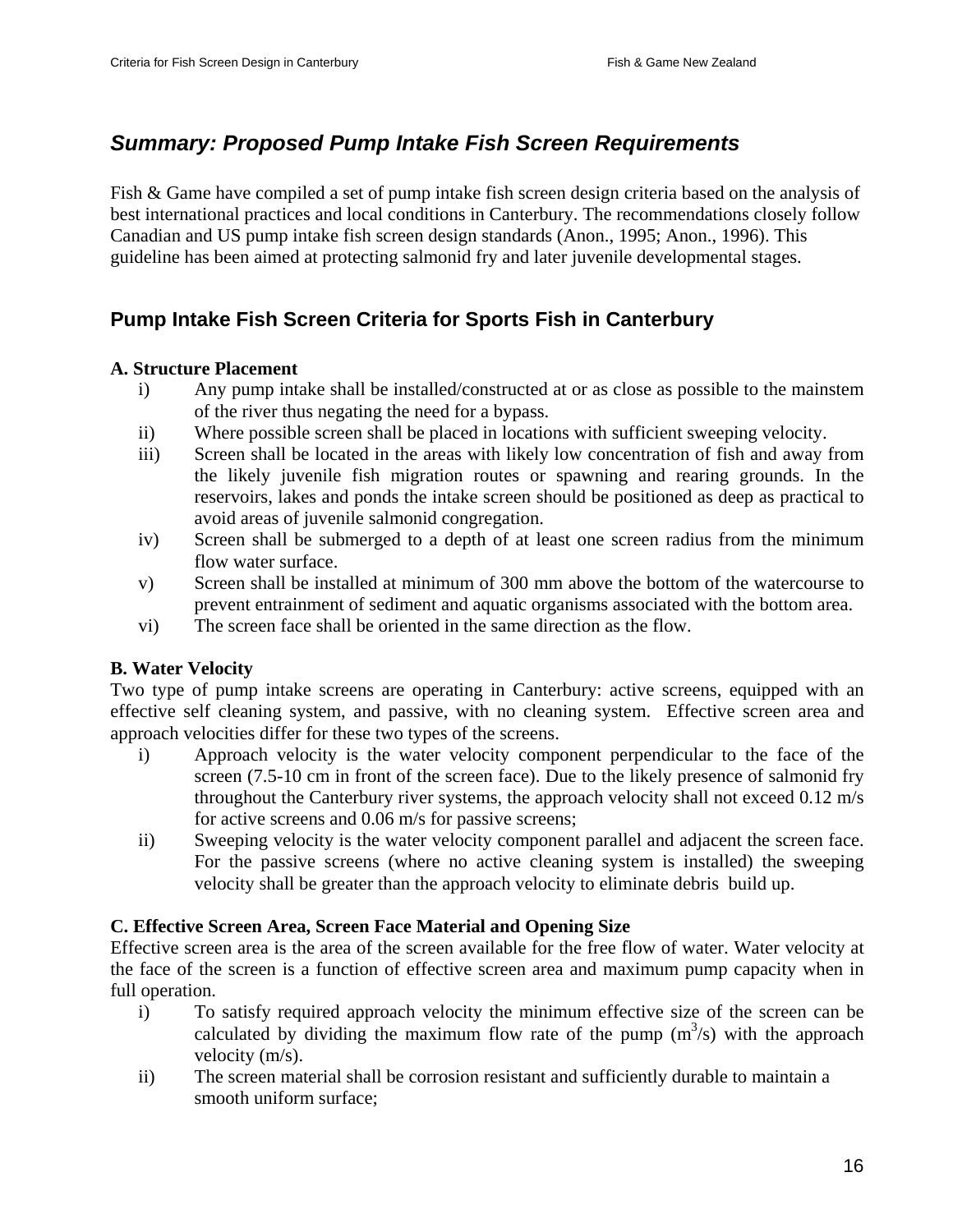- iii) Screen material opening size shall be:
	- 3 mm for woven mesh screens;
	- 2 mm for profile bar screens; and
	- 3.2 mm for perforated plate screens.

#### **D. Bypass and Escape Routes**

Juvenile bypass systems are channels or other structures that transport fish from the face of the screen to a relatively safe location in the mainstem.

- i) Where pump intake is installed at the diversion intake channel than it has to be provided with an effective bypass system.
- ii) The bypass entrance shall be positioned so it is easily located by the juvenile fish to the downstream end of the screen.
- iii) Sufficient water flow, that is a minimum of 5% of the intake or 0.12  $\text{m}^3\text{/s}$ , shall be diverted to the bypass to ensure effective operation of the bypass;
- iv) The water velocity at the bypass entrance shall be equal to or greater than that in the main channel above the screen. A gradual acceleration of the flow up to 1.5-3.0 m/s is required to minimize the delay to the out-migrants. This is achieved by a hydraulically efficient "bell-mouth" entrance shape;
- v) The bypass entrance shall be at least 0.3-0.6 m wide and extend from the floor to the water surface;
- vi) The bypass entrance shall blend visually with the surroundings and be subject to ambient lighting conditions;
- vii) The bypass system when open shall have a minimum depth of 0.25 m;
- viii) The bypass system shall have no sharp bends;
- ix) The bypass outfall shall be located in receiving water of sufficient flow (i.e., minimum velocity of 1.2 m/s);
- x) The bypass return chute (if present) shall be smooth with no sharp edges and discharge into a minimum depth of 0.9 m in the mainstem or flowing braid.

#### **E. Operations and Maintenance**

- i) The design of a screen for open channel intakes shall include trash racks or similar to prevent any accumulation of debris and damage to the screen;
- ii) Screens shall be maintained regularly and cleaning system operational at all times.
- iii) Screen and bypass facilities shall be evaluated for biological effectiveness and to verify that the hydraulic design objectives are achieved (e.g. water velocity components, bypass velocities) by an independent research organization.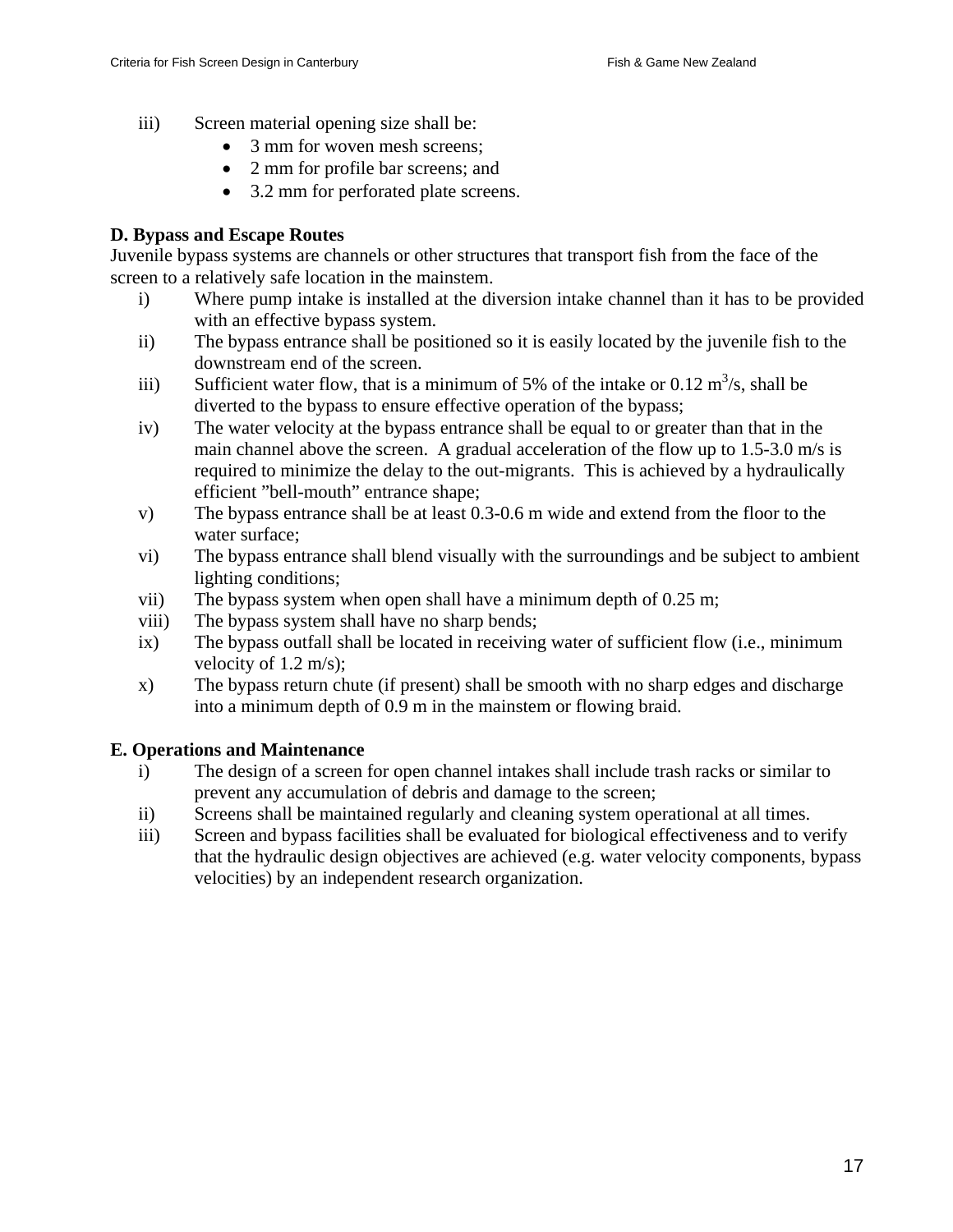### *References*

Anonymous (1995a). Fish Passage Technologies: Protection at Hydropower Facilities. Washington D.C., US Government Printing Office.

Anonymous (1995b). Juvenile Fish Screen Criteria. National Marine Fisheries Service, Oregon.

Anonymous (1995c). Juvenile Fish Screen Criteria for End of Pipe Intakes. National Marine Fisheries Service, Oregon.

Anonymous (1997). Fish Screening Criteria for Anadromous Salmonids. National Marine Fisheries Service. Southwest Region.

Anonymous (2002). Project Aqua: Canal Intake Fish Screen, Feasibility Study. Report to Meridian Energy Ltd. Meritec Limited. Auckland.

Anonymous (2004). Anadromous Salmonid Passage Facility Guidelines and Criteria. National Marine Fisheries Service, Northwest Region, Portland, Oregon.

Bates, K (1988). Screen Criteria for Juvenile Salmon. Washington State Department of Fisheries.

Bates, K. and Fuller, R. (1992). Salmon Fry Screen Mesh Study. State of Washington Department of Fisheries.

Bejakovich, D. (2005a). Effectiveness of Screening in Relation to the Screening Material Opening Size and Screen Angle. Report for Fish Screen Working Party. Fish and Game, Christchurch.

Fox, S., Unwin, M. J. and Jellyman, D. (2003). The Migration of Brown Trout in the Rakaia River System. Report to Fish and Game. NIWA, Christchurch.

Davis, S. F. and Unwin, M. J. (1989). Freshwater History of Chinook Salmon (*Oncorhynchus tshawytscha*) in the Rangitata River Catchment, New Zealand. *N Z Journal of Marine and Freshwater Research. Vol. 23*: 311-319.

Glova, G. and Boubée, J. (2002). Project Aqua: Summary of Screening Mitigation Considerations for Protection of Migrant Fish of the Lower Waitaki River. Report for Meridian Energy Ltd. NIWA, Christchurch

Graynoth, E., J, G., Hayes, J. and Bonnett, M. (2003). Project Aqua: Environmental Study – Aquatic Ecosystems: Salmon and Trout. Report for Meridian Energy Ltd. NIWA, Christchurch.

Greenland, D. C. and Thomas, A. E. (1972). Swimming Speed of Fall Chinook Salmon (Oncorhynchus tshawytscha) Fry. Trans. Amer. Fish. Soc. No 4.

Hardy, R. (2004). A Review of Intake Fish Screens in North Canterbury. Internal Report. Fish and Game New Zealand, North Canterbury Region, Christchurch.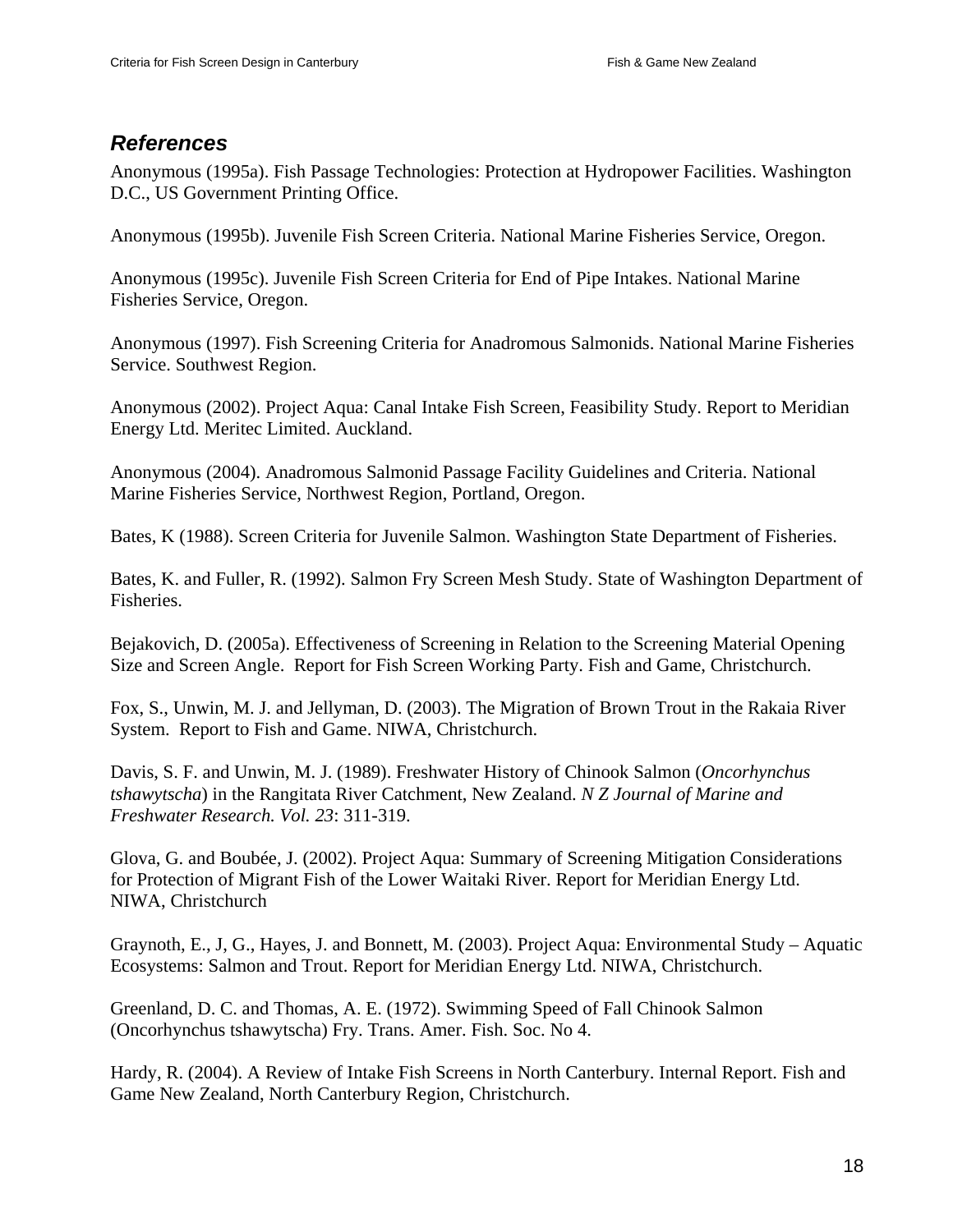Hopkins, C. L. H. and Unwin, M. J. (1987). River Residence of Juvenile Chinook Salmon (*Oncorhynchus tshawytscha*) in the Rakaia River, South Island, New Zealand. *NZ Journal of Marine and Freshwater Research. Vol. 21*: 163-174.

Lynn, V. (2000). Letter to Emma Christmas, Environment Canterbury: Request for Standard Fish Screen Conditions and Opihi River Regional Plan. Fish & Game NZ, Central South Island, Temuka, 23 Jan 2003.

Meredith, A. and Main, M. (2000). Internal Memorandum. Environment Canterbury, Christchurch.

McDowell, R. M. (1990). New Zealand Freshwater Fishes: A Natural History and Guide. Heinemann Reed. Auckland.

Mueller, R. P., Abernethy, C. S. and Neitzel, D. A. (1995). A Fisheries Evaluation of the Dryden Fish Screen Facility: Annual Report 1994. Prepared for US Dept. of Energy, The Bonneville Power Administration. Portland, Oregon, USA.

Neitzel, D. A., Abernethy, C. S., Lustry, E. W. and Wampler, S. J. (1988). A Fisheries Evaluation of the Richland and Wapato Canal Fish Screening Facilities, Spring 1987. Prepared for US Dept. of Energy, The Bonneville Power Administration. Portland, Oregon, USA.

Neitzel, D. A., Abernethy, C. S. and Martenson, G. A. (1990). A Fisheries Evaluation of the Westside Ditch and Town Canal Fish Screening Facilities, Spring 1990. Prepared for US Dept. of Energy, The Bonneville Power Administration. Portland, Oregon, USA

Neitzel, D. A., Abernethy, C. S., Blanton, S. L., and Daly, D. S. (1996). Movement of Fall Chinook Salmon Fry Oncorhynchus tshawytscha: A Comparison of Approach Angles for Fish Bypass in a Modular Rotary Drum Fish Screen. Prepared for US Dept. of Energy, The Bonneville Power Administration. Portland, Oregon, USA.

Nordlund, P.E. (1996). Designing Fish Screens for Fish Protection at Water Diversions. National Marine Fisheries Service, Oregon

Nordlund, P. E. and Bates, K. (2000). Fish Protection Guidelines for Washington State (Draft). Washington Department of Fish and Wildlife.

Katopodis, C. (1992). Fish screening guide for water intakes. Working Document, Freshwater Institute, Department of Fisheries and Ocean. Winnipeg, Manitoba.

Quinn, T.P. and Unwin, M.J. (1993). Variation in Life History Patterns among New Zealand Chinook Salmon (*Oncorhynchus tshawytscha*) Populations. *Canadian Journal of Fisheries and Aquatic Sciences 50*: 1414-1421.

Turnpenny, A.; W. H., Struthers, G. and Hanson, K. P. (1998). A UK Guide to Intake Fish-Screening Regulations, Policy and Best Practice. Fawley Aquatic Research laboratories Ltd and Hydroplan.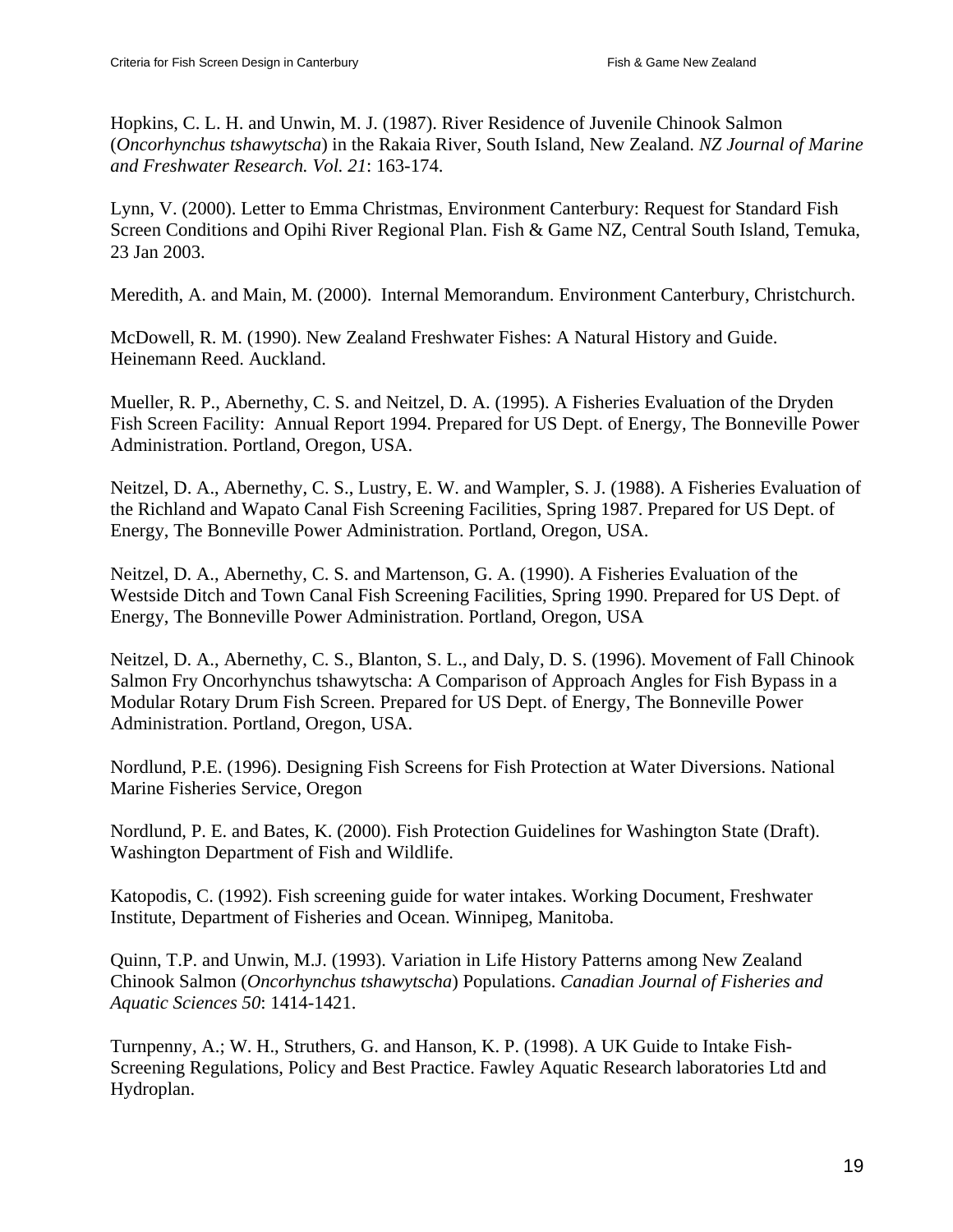Unwin, M. (1986). Stream Residence Time, Size Characteristics, and Migration Patterns of Juvenile Chinook Salmon (*Oncorhynchus Tshawytscha*) from a Tributary Of The Rakaia River, New Zealand. *NZ Journal of Marine and Freshwater Research, Vol.* 20: 231-252.

Unwin, M. J. and Glova, G. J. (2000). The Impact of Discharges from Highbank Tailrace on the Rakaia River Salmon Fishery. Report to Fish and Game. NIWA, Christchurch.

Unwin, M.J. and Lucas, D.H. (1993). Scale Characteristics of Wild and Hatchery Chinook Salmon (*Oncorhynchus tshawytscha*) in the Rakaia River, New Zealand, and Their Use in Stock Identification. *Canadian Journal of Fisheries and Aquatic Sciences 50*: 2475-2484.

Unwin, M.J.; Webb, M.W.; Barker, R.J. and Link, W.A. (in press). Quantifying Production of Salmon Fry in an Unscreened Irrigation System: a Case Study on the Rangitata River, New Zealand. *North American Journal of Fisheries Management*.

Webb, M. (1999). Diversion of Juvenile Salmon into the Rangitata Diversion Race and their Fate for the 1998/99 Irrigation Season. Internal Report. Fish & Game New Zealand. Central South Island Region, Temuka.

Webb, M. (2000). Loss of Juvenile Salmon through River Diversion. Fish and Game New Zealand, Special Issue 11: Central South Island Supplement 1-2.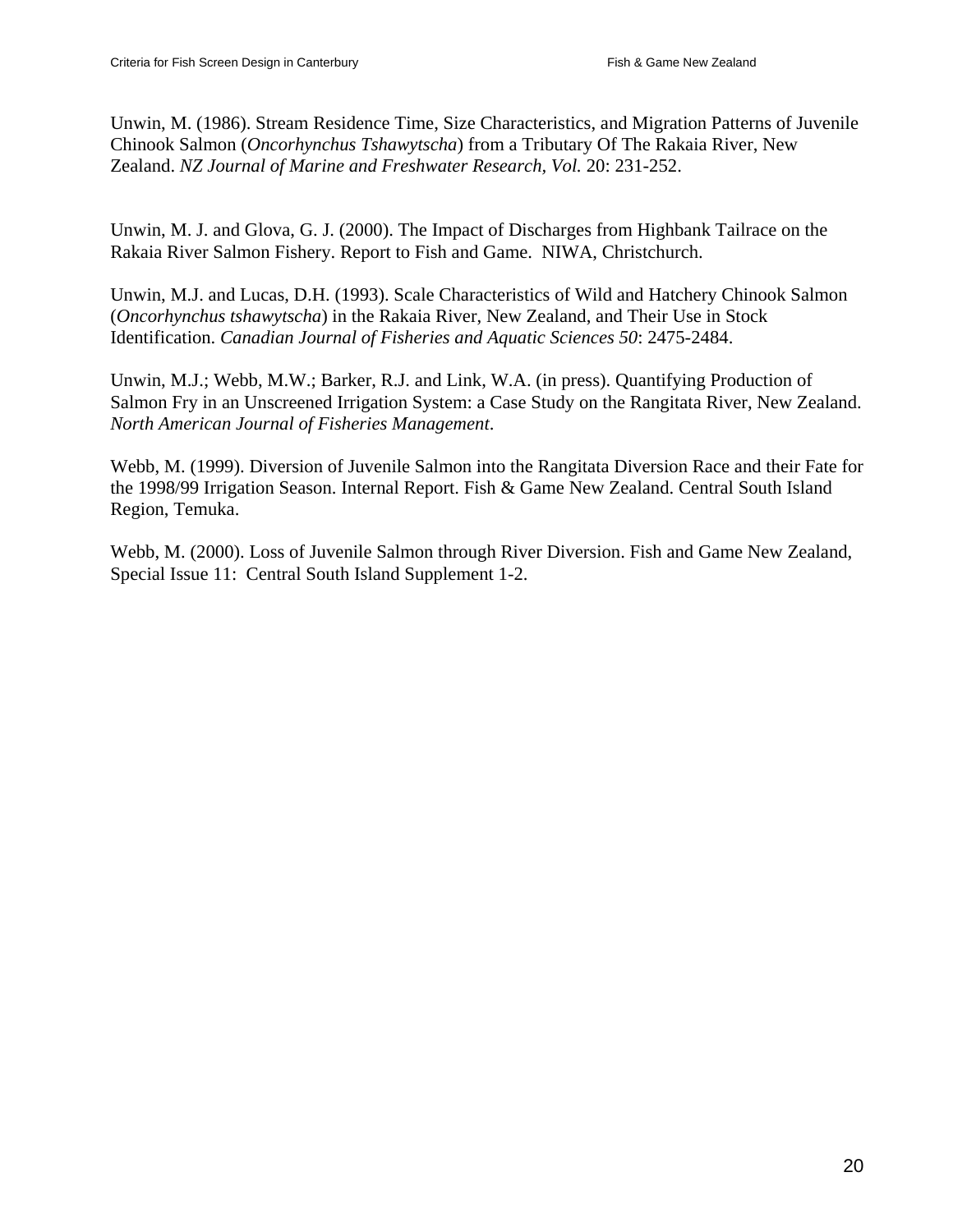## **APPENDIX A: Protocol for Fish Screen Efficiency testing in Canterbury - Draft**

Davor Bejakovich, Fish and Game New Zealand, North Canterbury Region

### *Background*

Canterbury rivers have been a source of valuable irrigation and stock water resource for local agriculture. A number of irrigation water schemes in Canterbury have been in place for a long time and design of fish screens at these (if installed) is not complying with contemporary fish screening design criteria (Hardy, 2004; Bejakovich, 2005).

### *Literature Review*

Following reviews of fish screening guidelines in North America (Eastbrooks, 1984; and others as in Bejakovich, 2005) fisheries managers evaluated existing and newly developed screening facilities to assess compliance with prescribed criteria (Mueller *et al*, 1995; Neitzel *et al*., 1985; Neitzel *et al*., 1987; Neitzel *et al*., 1988). The assessments involved effectiveness evaluation of all components of the diversion including physical properties of the screen (approach and sweeping velocity, seal effectiveness) and biological factors (e.g. predator exposure, juvenile fish de-scaling, impingement and entrainment). The assessments were conducted at the range of water flow conditions likely to be encountered at the facility.

### **Biological Evaluation**

Biological assessment of the fish screening facilities consisted of juvenile fish release-recapture studies, recaptured fish condition assessment (de-scaling and survival) and visual monitoring. In some studies video cameras were used to monitor juvenile fish behaviour in contact with the fish screen and in the bypass entrance.

Hatchery reared juvenile fish, of species likely to be encountered at the facility, were used for release-recapture studies. Size of the fish used was selected to match the likely size of the wild juvenile fish migrating through the facility. Fish screening efficacy studies comprised of recapture equipment effectiveness assessment followed by the facility assessment. Assessment process consisted of four major phases (Neitzel *et al*, 1987).

- **Phase I** tests were conducted to determine the condition of juvenile fish after they pass through components of the diversion facility;
- **Phase II** tests were designed to evaluate the change in conditions of fish released upstream of the trash rack to the condition of fish that have passed through the bypass system (Phase IIa) or through individual fish passage components of the screening facility (Phase IIb);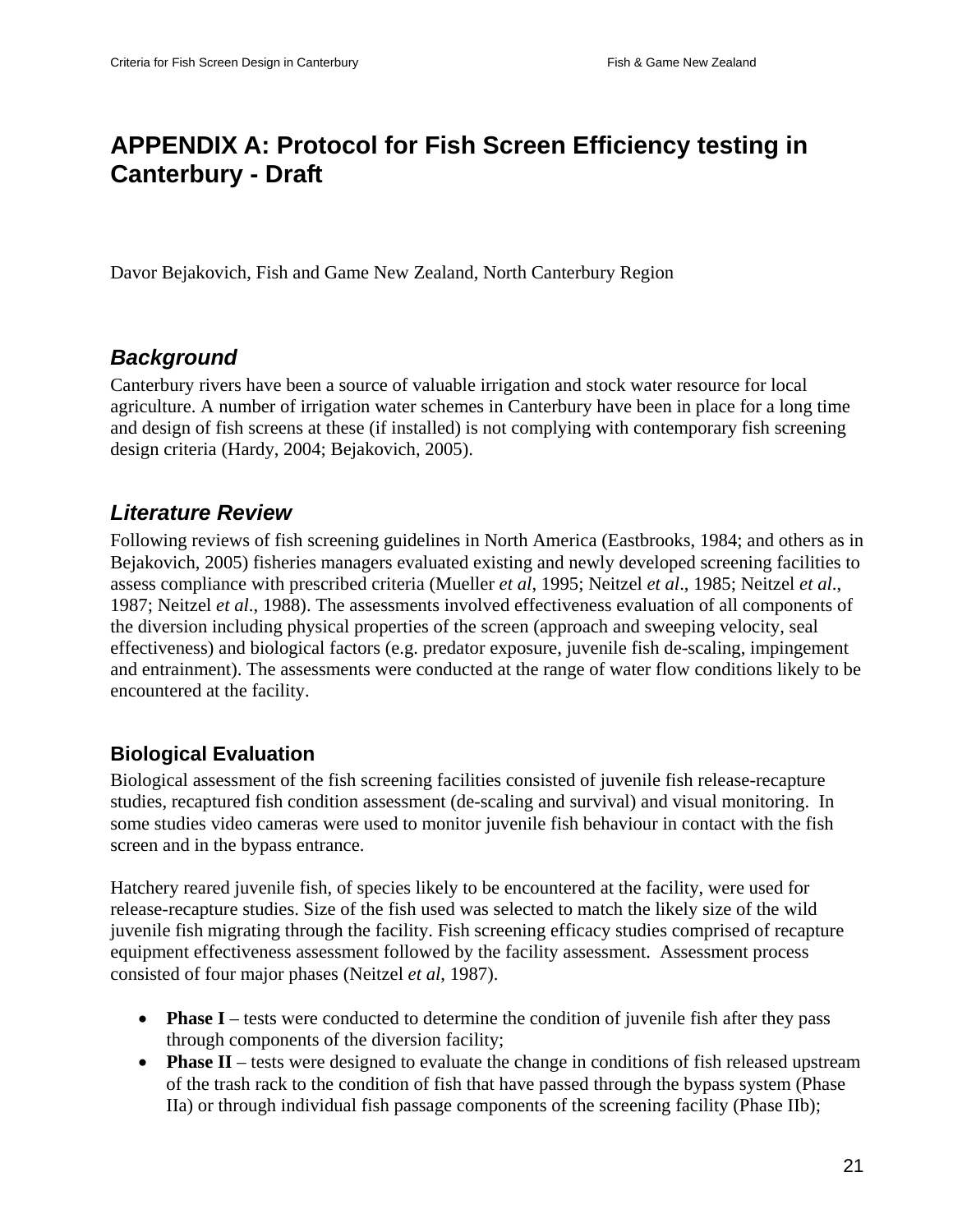- **Phase III** tests were designed to evaluate screen operating conditions and canal flow changes that may affect the screen efficiency;
- **Phase IV** tests were designed to monitor the presence and temporal distribution of predators and other (non target) fish populations near the screen structures (Phase IVa) and to examine rate of fish impingement and/or entrainment on the screen.

Information gathered in all four phases was processed and combined using statistical analysis (for details see Netizel *et a*l, 1988) and recommendation to the facility operators and fisheries managers produced.

Recapture equipment was designed for each particular facility and involved fyke nets (used for trapping part or whole of the outlet canal and bypass end), inclined plane traps (at the bypass mouth – weir) and electro-fishing equipment. Recapture equipment efficacy was also assessed by releasing juvenile fish: i) in the bypass system (recaptured at the system end); and ii) behind the fish screens (to assess recapture rate for potentially entrained fish).

Results of the fish screening facility valuations were used later to amend recommended fish screen design criteria.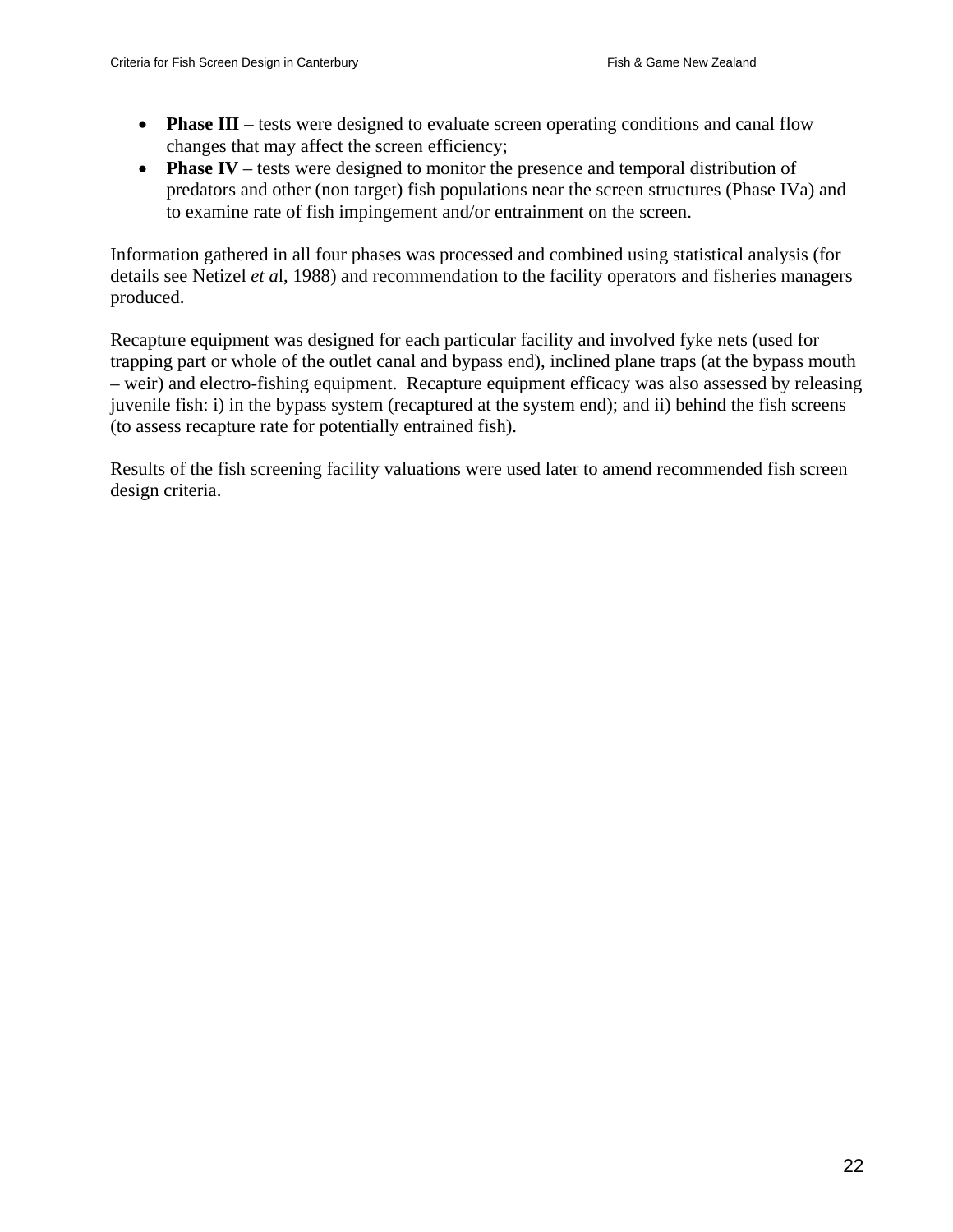### *Proposed Fish Screen Biological Evaluation Protocol for Canterbury*

Based on the literature review Fish and Game recommends that protocol used in evaluation of fish screening facilities in North America (Neitzel *et al*, 1987) be applied to Canterbury fish screens. Evaluation process would consist of four phases (as in Neitzel *et al*, 1987). The species and the size of juvenile fish used in biological evaluation of fish screening facilities will depend on the facility tested and should include fish species and life stages that are most likely to be adversely affected by the facility.

### **PHASE I**

Phase I tests are conducted to determine the condition of juvenile salmonids after they pass through components of the diversion facility.

Phase I tests are accomplished by releasing branded fish (e.g. adipose fin clipped) at the entry to the fish bypass system. Released fish are collected near the end of the system where it enters the mainstem/flowing braid of the waterway. The proportion of fish that are de-scaled, the number of fish killed (both immediately and after four days), and the rate and extent of other injuries are recorded. The number of the fish released for Phase I tests will depend on the complexity of the bypass structures and size of the system.

Several collection systems may be used, including a net at the end of the bypass system or a modified inclined plane placed near the end of the diversion system (at a bypass entrance). The most appropriate collection systems will be chosen based on site-specific characteristics. Collection systems have to be tested to ensure their effectiveness and to verify that fish are not injured or stressed by the collection equipment. These tests are conducted by releasing fish in and near the collection system. Efficiency and handling tests are conducted throughout the evaluation programme.

Collection of released fish begins immediately after their release. Recovery/recapture duration should be adapted depending on the site and the test objective. If the primary objective is to estimate the proportion of released fish that are killed or de-scaled, collecting should continue until an acceptable 95% confidence estimate is obtained. When estimating travel time through a component of the screening facility, a similar criterion is used to determine sample duration. Whenever possible, samples should be collected continuously during the first 24 to 48 hr after release. If, after 48 hr, the total catch is insufficient to obtain an accurate estimate, the collection period might be extended up to 96 hr.

Phase I will help develop a hypothesis about the fate of missing fish from each release. The hypothesis will be based on catch efficiency data that we collect during the control tests, duration of the sample effort, and data from replicate tests.

Expected results from Phase I tests include determination of the proportion of fish that are killed or de-scaled during passage through the fish bypass system, the change in condition of fish that survive passage through the bypass, suspected fate of missing fish, effects of sampling equipment, and handling effects from marking, release, and recapture techniques.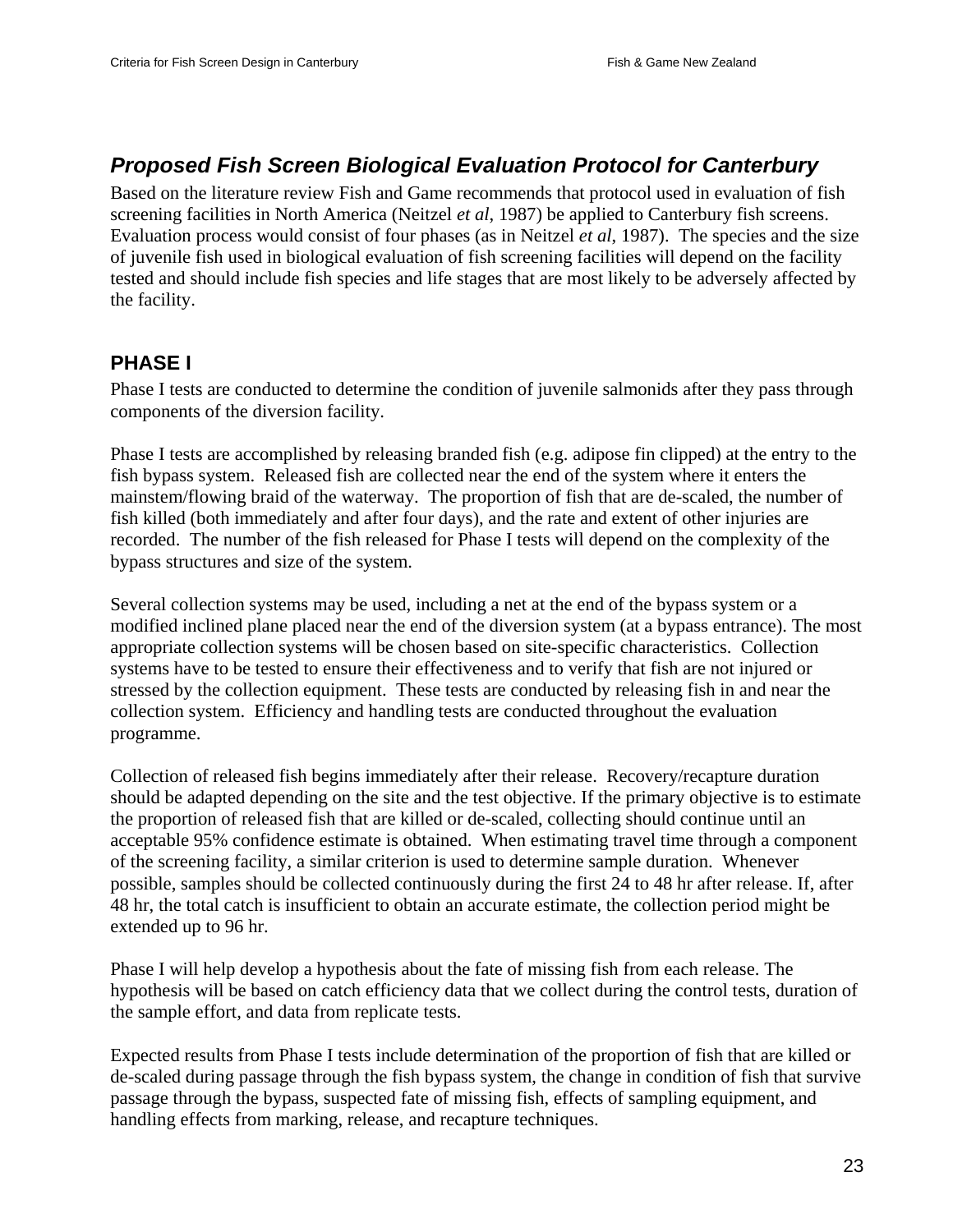### **PHASE II**

Phase II tests evaluate the change in condition of fish by comparing the condition of fish released upstream of the trash rack to the condition of fish that have passed through the bypass system (Phase IIa) or through individual fish passage components of the screening facility (Phase IIb). Whether Phase IIa or IIb tests are conducted depends on whether fish are killed or injured during Phase I. If no mortalities or injuries occur after passage through the bypass system during Phase I, Phase IIa follows Phase I. If there are mortalities or injuries during Phase I, Phase IIb follows Phase I.

#### **Phase IIa**

If no effect is observed in Phase I, the condition of fish that pass through the screening facility (from upstream of the trash rack through the bypass) is determined. Fish are released at the trash rack and collected at the end of the bypass system. The percentage of fish de-scaled, number of fish killed (immediately and after four days), and rate and extent of injuries are noted. Releases are also made in and near the collection/recapture system to determine collection efficiency and handling effects.

Phase IIa studies evaluate the condition of fish that have been diverted into a intake canal and returned to the river through the bypass system. Additionally, the transit time of fish from the trash racks to the bypass discharge is determined.

Expected results from Phase IIa tests include determination of the change in condition of fish that travel through the entire fish diversion and are returned to the river, suspected fate of missing fish, transit time for fish traveling through the diversion facility, and collection efficiency and handling effects.

#### **Phase IIb**

If a detrimental effect is observed in Phase I tests, the condition of fish that pass through or by specific components of the fish bypass system (i.e., entrance to the system, the intermediate bypass pipe, and the fish return pipe) is determined. The number of fish released is determined by the same criteria used in Phase I. Fish are released into specific components of the bypass system and collected at the terminal end of the component or bypass system, depending on the data needed and the probability of successfully sampling within the component.

The study evaluates the condition of fish after they have passed through the bypass system components and to the discharge, the transit time of fish through specific components of the screening facility, and the transit time of fish through the entire facility.

Expected results include the determination of bypass components that adversely affect the condition of fish passing through the screening facility, suspected fate of missing fish, and possible changes to the screening facility that may reduce identified effects.

### **PHASE III**

Phase III tests evaluate screen operating conditions and canal flow changes that may affect the screen efficiency. Test design, test species, and most of the study objectives are the same as in Phases I and IIa. The study evaluates operating conditions that maximize screen efficiency, the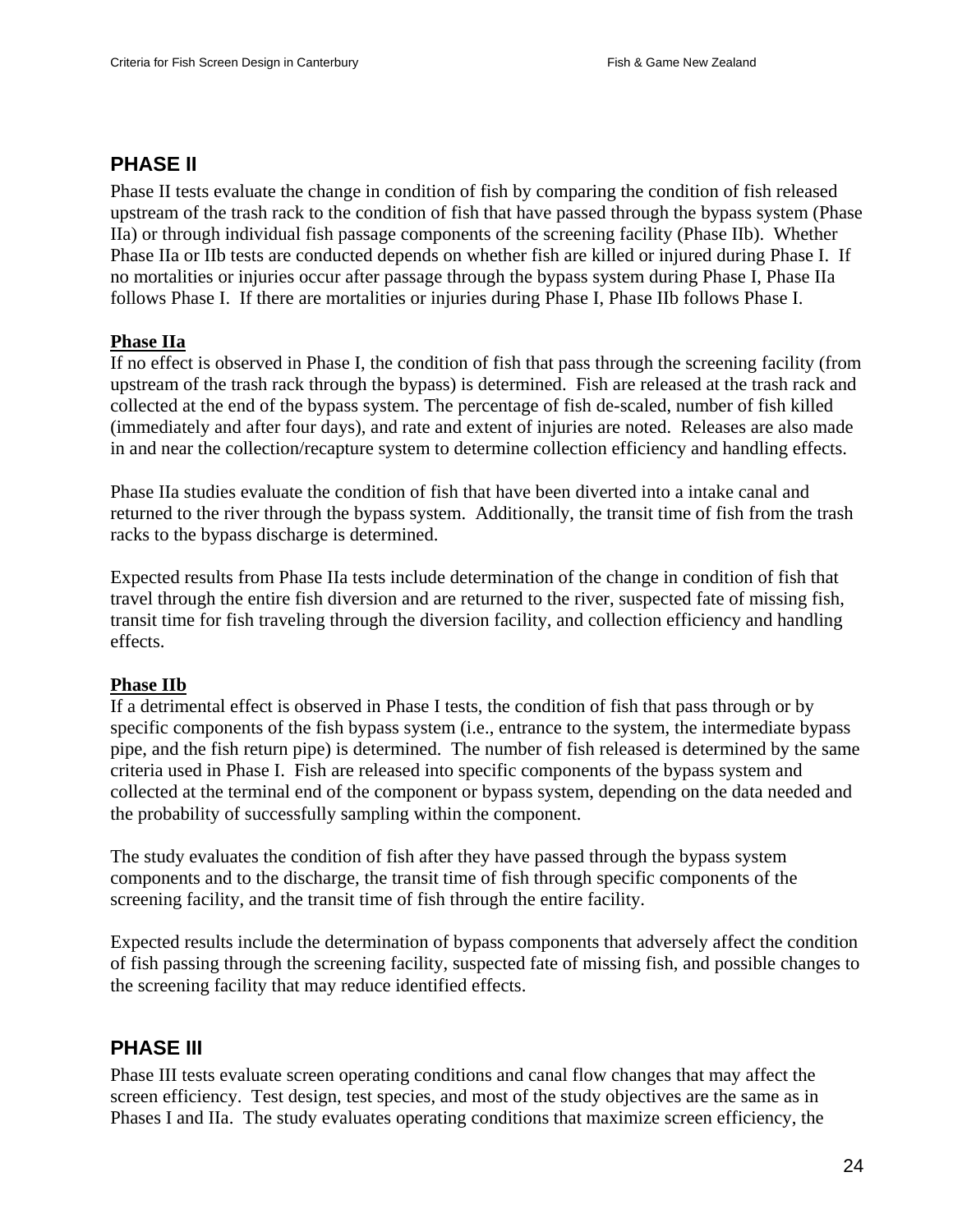effectiveness of the screens over a range of flows, and factors that affect fish transit time through the facilities.

Expected results include determination of any change in the facility effectiveness over a range of canal flows and examination of operating conditions that may change transit time of fish through the facility.

### **PHASE IV**

Phase IV tests are designed to monitor the presence and temporal distribution of predators and other fish populations near the screens (Phase IVa) and to examine rates of fish impingement on the screens, and to determine if fish can pass through, around, under, or over the screens and be lost in the irrigation (Phase IVb).

#### **Phase IVa**

Phase IVa includes use of an inclined plane, fyke nets, beach seines, or electro-fishing machines to monitor the presence and temporal distribution of local fish populations near the screening facility. Proposed locations for monitoring are downstream of the head-gates, in the fish bypass slot of the screening facility, and in the river downstream of the bypass discharge. In most cases, collection can be conducted concurrently with other phases. Phase IVa monitoring of the occurrence of native out-migrant salmonid and predatory fish populations will be conducted during all release/capture tests in Phases I, II, and III.

Expected results include a qualitative determination of fish predator populations near the facility and expected dynamics of the native and salmonid populations at the screening facility.

#### **Phase IVb**

Phase IVb monitoring evaluates the rotary and vertical travelling screens. Visual (and/or video camera) observations will be made to determine if fish are impinged on or can pass over the screens. Fish screen integrity should be determined by releasing marked fish upstream of the screens and monitoring for their presence in the outlet (i.e. irrigation canal) downstream of the screens. Marked fish would also be released behind the screens to evaluate collection/recapture gear and sampling efficiency.

Expected results include determination of the rate of fish impingement on fish screens and effectiveness of the screens in preventing fish from entering the outlet canal downstream of the screens, and the operating conditions that might result in fish impingement/entrainment.

#### **Fish Species**

Chinook salmon (*Oncorhynchus tshawytscha*) is the sports fish species readily available for use in biological evaluation of fish screening facilities in Canterbury. Juvenile fish are readily available from Fish and Game operated Montrose hatchery or NIWA operated Silverstream hatchery. Size of the juvenile fish used in tests will depend on the location of the screening facility and the size of smallest juvenile salmon most likely to be encountered at the facility.

In the waterways with predominant trout populations effort should be made to use appropriate trout species in trials, although source of the fish might be a problem.